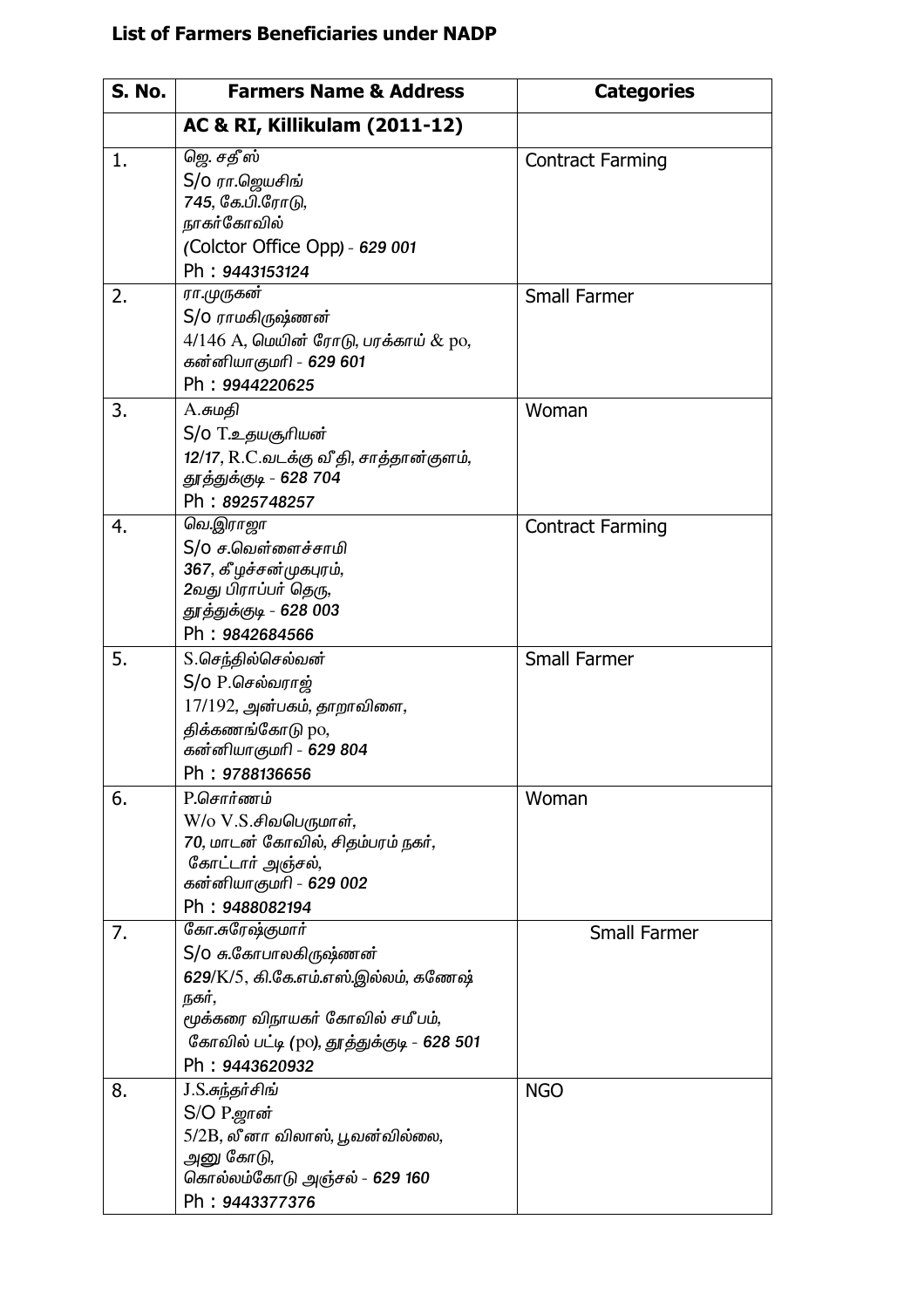| 9.  | P. Balaji,<br>S/o Poolutthevar,<br>1/124, North stree,<br>Murappanadu (po),<br>Tuticorin(dt) $-628252$<br>Ph: 9790116044                                           | Labour              |
|-----|--------------------------------------------------------------------------------------------------------------------------------------------------------------------|---------------------|
| 10. | S. Bather<br>S/o Subramanian<br>$1st$ Street, Vallanadu(po),<br>Tuticorin(dt) $-628252$                                                                            | Labour              |
| 11. | S. Murugan<br>S/o Subiramanian,<br>2/122, North street,<br>Pakkapatti,<br>Murrappanadu (Po),<br>Tuticorin - 628252.<br>Ph: 9786302231                              | <b>SC</b>           |
| 12. | H. Jain Jerald<br>S/o A. Hentry,<br>Malai vilai house,<br>Mullangana vilai(po),<br>Karungal(via),<br>Kanyakumari(Dt.)-629157<br>Ph: 9489282096                     | <b>Small Farmer</b> |
|     | AC & RI, Maduarai (2011-12)                                                                                                                                        |                     |
| 13. | நா. பார்த்திபன்<br>S/o சீ. நாராயணசாமி<br>7, ஒயிட்ஹவுஸ், 2வது தெரு,<br>தேனி - 625 531<br>9842360577                                                                 | <b>Small Farmer</b> |
| 14. | M. சுருளியாண்டி<br>S/o முத்துகிருஷ்ணன்<br>ராஜ் ஸ்ரீ சர்க்கரை ஆலை,<br>கோட்ட அலுவலக இல்லம், திருவள்ளு தெரு,<br>பேரையூர் ரோடு, உசிலம் பட்டி, மதுரை.<br>Ph: 9965556868 | <b>NGO</b>          |
| 15. | பொ. சதீஸ்குமார்<br>S/o சே. பொன்னுசாமி<br>17/16, நேதாஜி நகர், செல்வபுரம் (விஸ்தரிப்பு),<br>திருவெறும்பூர்,<br>திருச்சி - 620 013                                    | <b>SC</b>           |
| 16. | ந. வெங்கடேசன்<br>S/o நா. நல்லுச்சாமி<br>51, வடக்குத் தெரு, அழகர் நாயக்கன் பட்டி,<br>நல்லகருப்பன்பட்டி (PO), பெரியகுளம் வட்டம்,<br>தேனி - 625 604.<br>Ph:9965540010 | <b>NGO</b>          |
| 17. | ந. கண்டன்<br>S/o K.நவநீ தகிருஷ்ணன்<br>125 E3, பாரதி நகர், K.R.நகர் அஞ்சல்,<br>இராஜபாளையம், விருதுநகர் - 626 108.<br>Ph: 9150654864                                 | <b>NGO</b>          |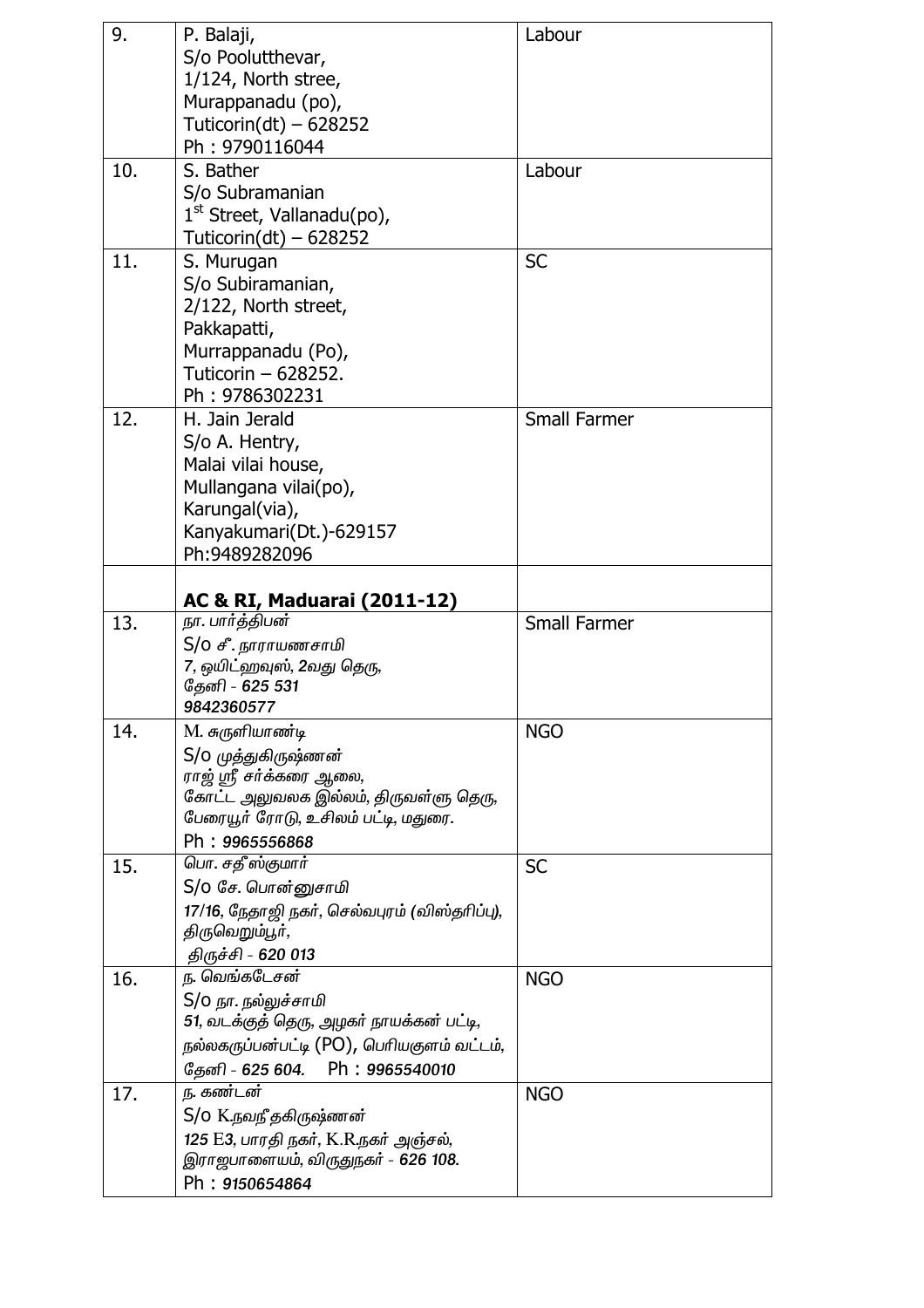| 18. | Varatharajan, G.<br>S/o Gnanadesigan<br>53/41Krishnamoorthi<br>streetThummichampatti,<br>Ottanchatram,<br>Dindugal - 624619. Ph no:<br>9486044145                            | <b>NGO</b>          |
|-----|------------------------------------------------------------------------------------------------------------------------------------------------------------------------------|---------------------|
| 19. | Dhanasingaraja, S.<br>S/o Subramaniaraja,<br>89, Azhagapuri, Rajapalayam,<br>Virudhunagar - 626117.<br>Ph: 9486314491                                                        | <b>Small Farmer</b> |
| 20. | Selvakumar, G<br>S/o R.Guruswamy,<br>132/4, Indiranagar,<br>Ganapathi sundara nachiyapuram,<br>Sundara rajapuram, Rajapalayam,<br>Virudhunagar $-626142$ .<br>8344715755     | <b>Sc</b>           |
|     | TRRI, Aduthurai (2011-12)                                                                                                                                                    |                     |
| 21. | சீ. சீத்தாராமன்<br>$S/O$ $T$ .சீ னிவாசன்<br>1, வடக்கு தெரு, சுரக்குடி (Po),                                                                                                  | <b>Small Farmer</b> |
|     | திருநள்ளார், காரைக்கால் - 609 607<br>9865380689                                                                                                                              |                     |
| 22. | மா. கருப்பைய்யன்<br>$S/O$ மாணிக்கம்<br>வடக்குத்தெரு, மெய்க்குடிப்பட்டி,<br>கந்தர்வகோட்டை, புதுக்கோட்டை - 613 301<br>9865319924                                               | Labour              |
| 23. | சூரியமூர்த்தி, L <b>,</b><br>$S/O$ லெட்சுமணன்,<br>தண்ணீர் தொட்டித்தெரு,<br>புள்ளவராயன் குடிக்காடு,<br>நீடாமங்கலம்(Tk) — 614013.<br>9442887454                                | <b>Small Farmer</b> |
| 24. | D. அமிர்தலிங்கம்<br>S/O R.தர்மலிங்கம்<br>$10/50$ , கிருஷ்ணன்கோயில் தெரு,<br>ஆடுதுறை - 612 101<br>8754519068                                                                  | <b>Small Farmer</b> |
| 25. | ரா. அப்பாத்துரை<br>$S/O$ $\sigma$ $\sigma$ $\sigma$ $\sigma$ $\sigma$<br>மேடையக்கொல்லை, பரங்கிபெட்டிக்காடு (po),<br>ஒரத்தநாடு (tk), தஞ்சாவூர் - <b>614 626</b><br>9788803380 | <b>Small Farmer</b> |
| 26. | மு. செல்லமுத்து<br>S/O ர.முத்துச்சாமி<br>$S$ .சோழகம்பட்டி, கந்தர்வ கோட்டை (po) $\&$ tk,<br>புதுக்கோட்டை - 613 301<br>9443601080                                              | Labour              |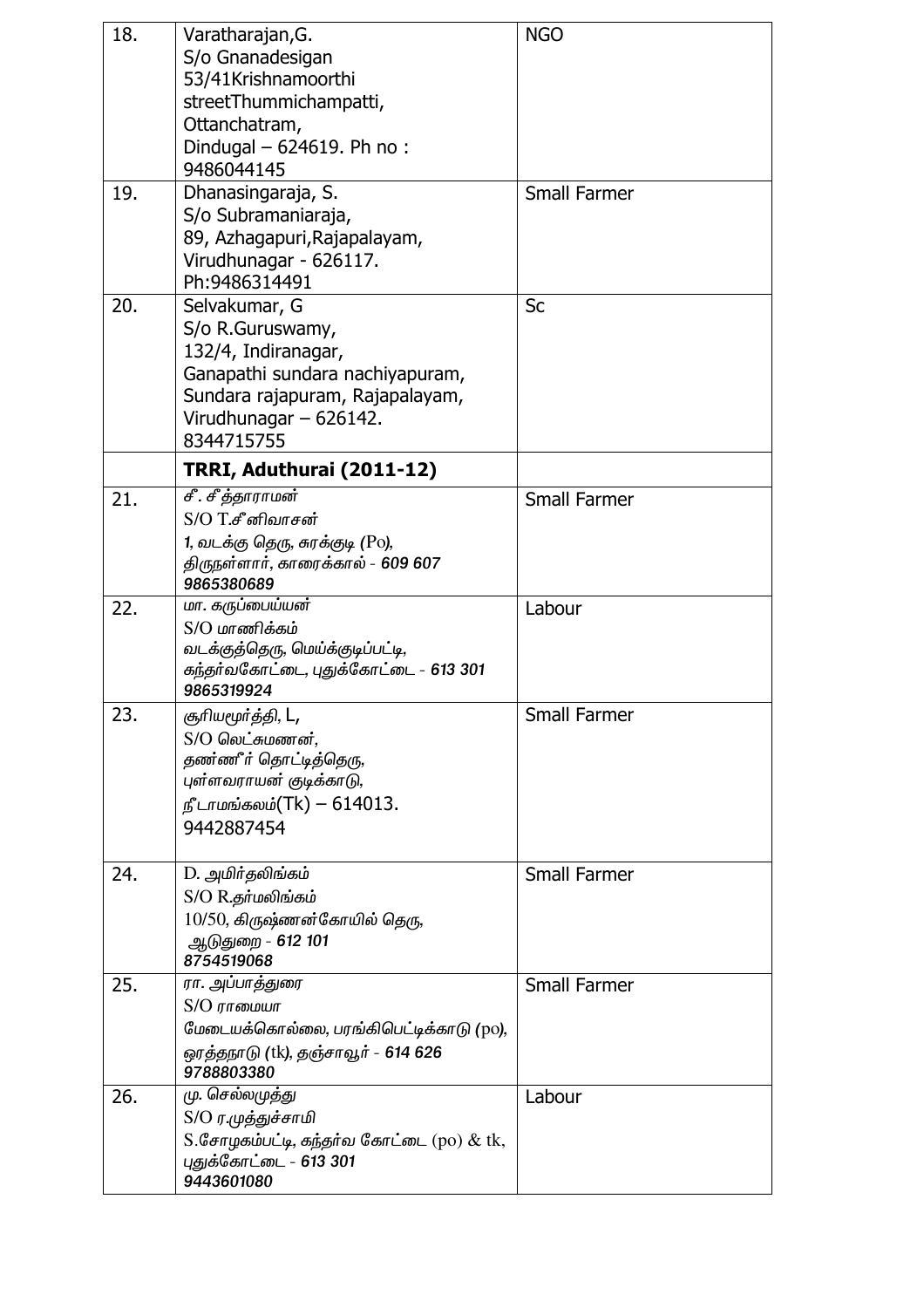| 27. | இ. ஆனந்த                                                  | <b>SC</b>           |
|-----|-----------------------------------------------------------|---------------------|
|     | S/O வீ.இளங்கோவன்                                          |                     |
|     | R.கீரனூர், திருமாந்துறை அஞ்சல்,                           |                     |
|     | குன்னம் தாலுக்கா, பெரம்பலூர் - 621 108                    |                     |
|     | 9894536633                                                |                     |
| 28. | Subramanian, R                                            | <b>SC</b>           |
|     | S/o Rangasamy,                                            |                     |
|     | Karuvizhikaddu,                                           |                     |
|     | Ookanadu, Keezhaiyur,                                     |                     |
|     | Savarapattu, Orathandu (Tk),                              |                     |
|     | Tanjavur – 614625.                                        |                     |
|     | 9843159117                                                |                     |
| 29. | Balasubramanian, P.                                       | <b>Small Farmer</b> |
|     | S/o S.Palanivelu                                          |                     |
|     | 48/49 40 feet road                                        |                     |
|     | Gandhinagar                                               |                     |
|     | Mayiladuthurai - 609001                                   |                     |
|     | 9443785219                                                |                     |
| 30. | Kannan, R.                                                | <b>Small Farmer</b> |
|     | S/o V. Rajarathinam                                       |                     |
|     | 110, north street                                         |                     |
|     | Neermulli, Visalur, Nannilam,                             |                     |
|     | Tiruvarur - 610101                                        |                     |
|     | 9994010758                                                |                     |
| 31. | Mohanraj yadav, G.                                        | <b>Small Farmer</b> |
|     | S/o S.Govindaraj                                          |                     |
|     | 1/230, Poonthottam street                                 |                     |
|     | Vanjee, Sangamangalam,                                    |                     |
|     | Sikkal (via)                                              |                     |
|     | Nagapattinam - 611108                                     |                     |
|     | 9443014897                                                |                     |
| 32. | Rangarajan, K.R.                                          | <b>Small Farmer</b> |
|     | S/o Rathinam,                                             |                     |
|     | Kanchankollai (po),                                       |                     |
|     | Kattumannar koiln (TK),                                   |                     |
|     | Cuddalore – 608304.                                       |                     |
|     | 9965210044                                                |                     |
| 33. | Kanimozhi, A                                              | Woman               |
|     | W/o N.Asokan (Ex army),<br>Main road, Kankoduthavanitham, |                     |
|     | Kudavasal (Tk),                                           |                     |
|     | Tiruvarur $-610102$ .                                     |                     |
|     | 9487635296                                                |                     |
| 34. | Ravichandran, T.                                          | Labour              |
|     | S/o K.Thangaraj                                           |                     |
|     | 11, Keezhaveedhi                                          |                     |
|     | Pullampadi, Lalkudi                                       |                     |
|     | Trichy - 621711                                           |                     |
|     | 9943842209                                                |                     |
|     |                                                           |                     |
|     |                                                           |                     |
|     |                                                           |                     |
|     |                                                           |                     |
|     |                                                           |                     |
|     |                                                           |                     |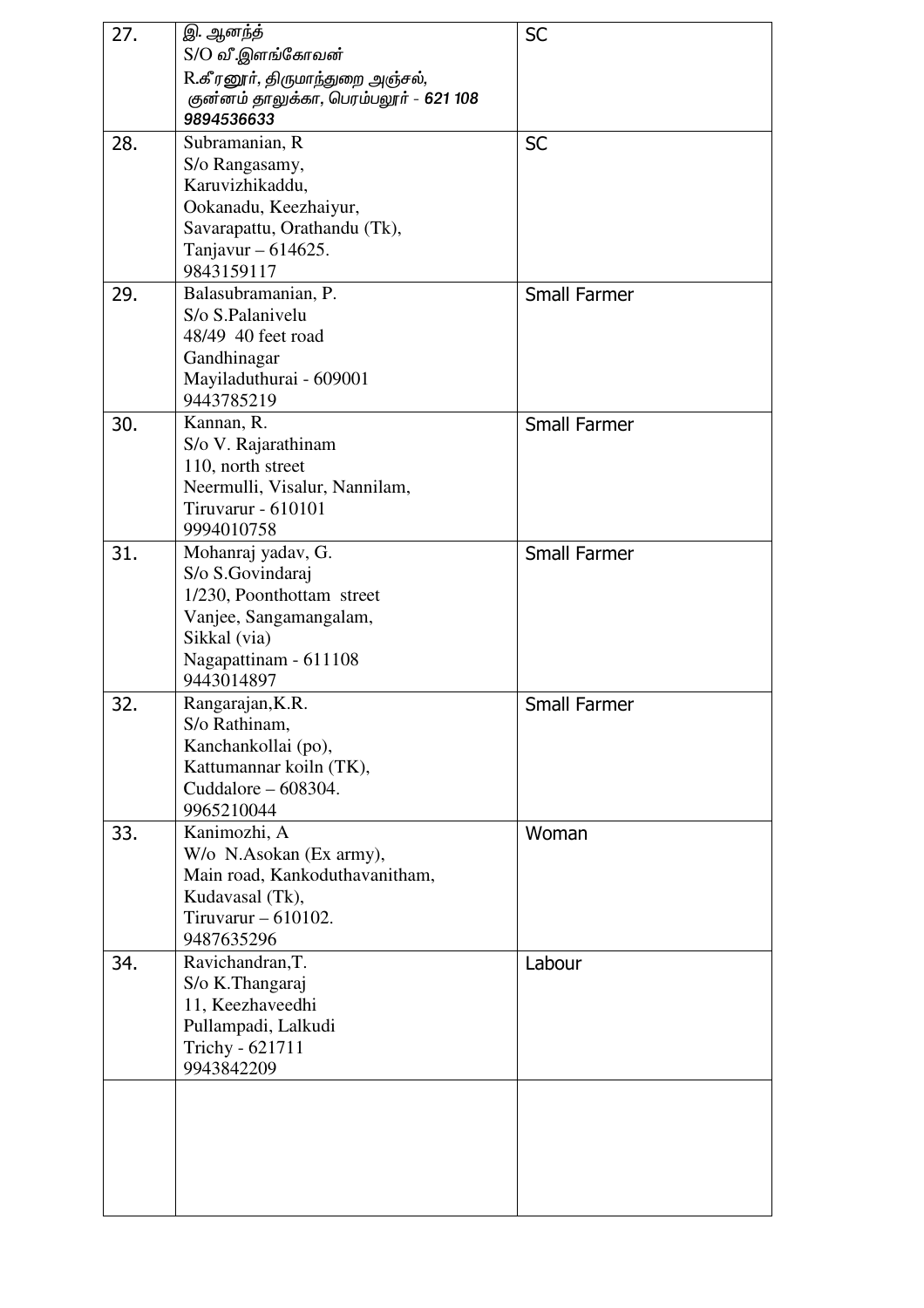|     | KVK, Tindivanam(2011-12)                                                                                                                                      |                     |
|-----|---------------------------------------------------------------------------------------------------------------------------------------------------------------|---------------------|
| 35. | <del>ஏ</del> . கவிதா<br>S/O து.ஏலேலசிங்கன்<br>அம்மேரி, பெருவளூர் அஞ்சல்,<br>செஞ்சி தாலுக்கா - 604 208<br>9445878577                                           | Woman               |
| 36. | S. இக்பால்<br>S/O S.சாகுல் அமீத்<br>19/22, அவ்வையார் வீதி, பலவான்தங்கல்,<br>சென்னை - 600 114.<br>9841419010                                                   | <b>Small Farmer</b> |
| 37. | வ. மனோகரன்<br>S/O M.வரதப்பநாயக்கர்<br>பட்டமுடையார் குப்பம், பிச்சிவாக்கம் அஞ்சல்,<br>ஸ்ரீ பெரம்புதூர் தாலுக்கா,<br>காஞ்சிபுரம் - 631 553<br>9444660398        | <b>Small Farmer</b> |
| 38. | V. காஞ்சனா,<br>W/o V.ரவி,<br>கிழசிவளம்பாடி கிராமம், பெருவாலூர்<br>அஞ்சல், ஜின்ஜி தாலுக்கா,<br>விழுப்புரம் - 604 208.<br>9444120677                            | Woman               |
| 39. | R. குபேந்திரன்<br>S/O M.ராமசாமி<br>4/299, காந்தி நகர்,<br>அனந்தபுரம் - 605201,<br>விழுப்புரம்.<br>9751780356                                                  | <b>Small Farmer</b> |
| 40. | S. Sangeetha<br>W/o. A. Selvam<br>Plot No: 1767<br>New No: 10/1, Old No: 115/1,<br>7 <sup>th</sup> Street, Kattabomman street,<br>G.K. M colony, Chennai - 8. | Woman               |
| 41. | R. பாண்டியன்<br>S/Oஇராமச்சந்திரன்<br>ரேன்டியன் பெர்டிலைசர் டிபாட்,<br>132, ஜின்ஜு ரோடு,<br>திண்டிவனம் - 604 001.<br>9443243075                                | <b>NGO</b>          |
| 42. | ம. மணிக்கண்ணன்<br>S/O மஞ்சினி<br>130/92 b, கோயில் தெரு,<br>தூக்கணாம்பாக்கம் & po,<br>கடலூர் - 607 402<br>8754011234                                           | <b>Small Farmer</b> |
| 43. | R. Sathiya<br>W/o K. Rajagopal,<br>Idayapattu,<br>Veedur(Po),<br>Vanur (Tk),<br>Vikaravandi (Via) - 605652                                                    | Woman               |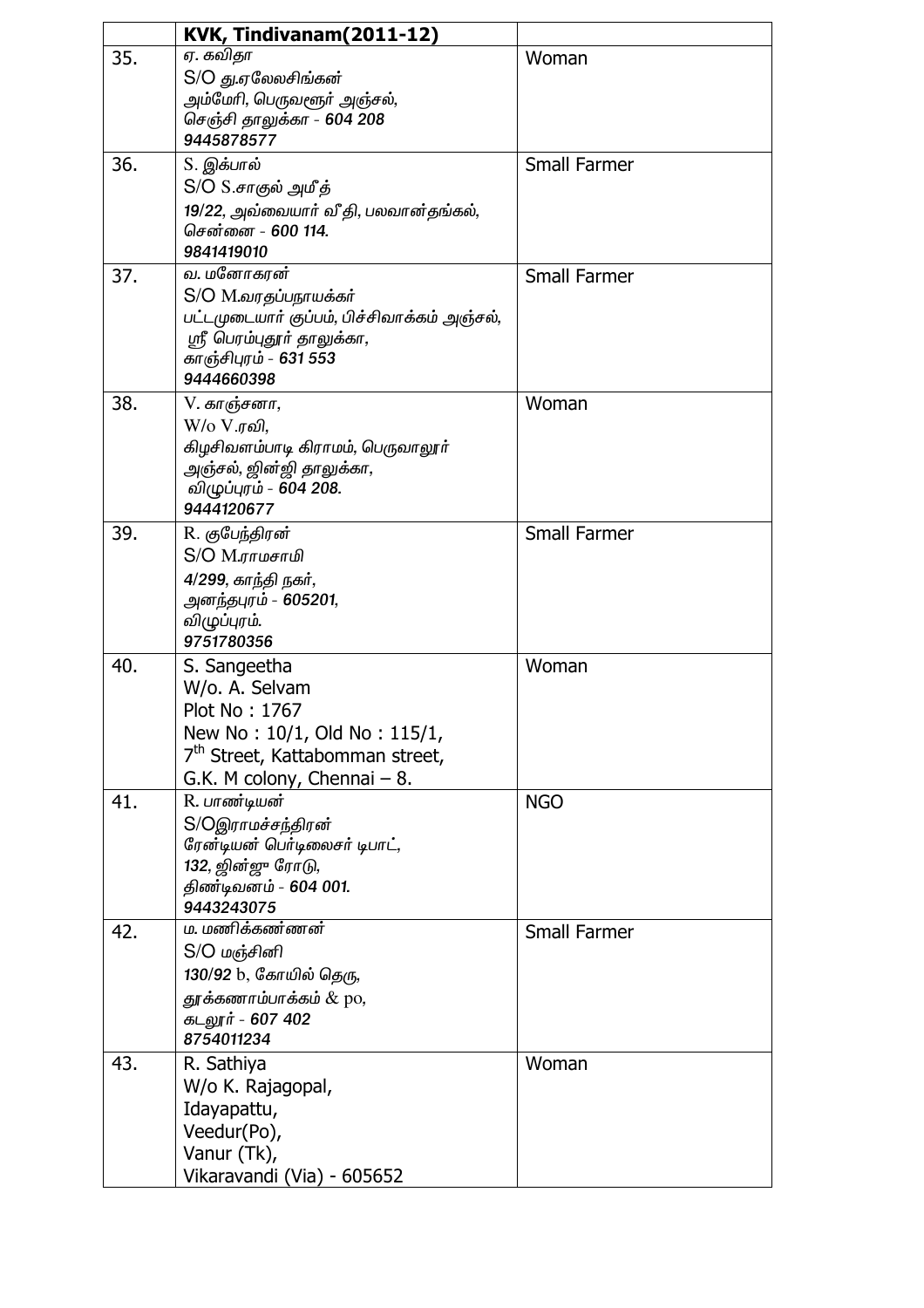| 44. | த. சிவக்குமார்                                    | <b>NGO</b>          |
|-----|---------------------------------------------------|---------------------|
|     | S/O R.தர்மராஜ் ரெட்டி                             |                     |
|     | 14, சிவா மெடிக்கல்ஸ், பார்சம் பேட்டை,             |                     |
|     | ஜோலார் பேட்டை - 635 851                           |                     |
|     | 9362641418                                        |                     |
| 45. | கே.சி. தியாகராஜன்                                 | <b>SC</b>           |
|     | S/O சின்னப்பையன்                                  |                     |
|     | 45, தாமஸ் நகர், உள்ளகரம்,                         |                     |
|     | சென்னை - 600 091.                                 |                     |
|     | 9600000629                                        |                     |
| 46. | ச. சக்திவேல்                                      | <b>SC</b>           |
|     | $S/O$ சண்முகம்                                    |                     |
|     | தூதுவிளம்பட்டு (via), நெற்குணம் (po),             |                     |
|     | செய்யூர் (tk),                                    |                     |
|     | காஞ்சிபுரம் - 603 310                             |                     |
|     | 9952522800                                        |                     |
|     |                                                   |                     |
|     | KVK, Sandhiyur (2011-12)                          |                     |
| 47. | தி. சிவக்குமார்                                   | <b>Small Farmer</b> |
|     | S/o திம்மராயன்                                    |                     |
|     | வேட்டியம்பட்டி கிராமம், பெத்தனபள்ளி               |                     |
|     | (அஞ்சல்), கிருஷ்ணகிரி - 635 001                   |                     |
|     | Ph: 9443213468                                    |                     |
| 48. | பொ.கல்யாணி,                                       | Woman               |
|     | று/டி பெ.சக்திவேல், 177/11–னு–இரண்டாவது           |                     |
|     | குறுக்கு தெரு, திருநகர், சேலம் – 636 007          |                     |
|     | Ph: 9443898247                                    |                     |
| 49. | மு. தியாகராஜன்                                    | Labour              |
|     | ளு. கந்தசாமி                                      |                     |
|     | மு.தியாகராஜன், ஊ/டி வெ.பழனி, 1/98,                |                     |
|     | வை.தாதனூர் கிராமம், பூவனூர் (யீடி) (வழி)          |                     |
|     | சுக்கப்பட்டி, சேலம் - 636 122                     |                     |
|     | 9789178848                                        |                     |
| 50. | ளு. ராஜாராம்                                      | <b>Small Farmer</b> |
|     | சீரங்கன்                                          |                     |
|     | கு, 8னு சிஸ்கால் குடியிருப்பு, குட்டபட்டி (யீடி), |                     |
|     | மேச்சேரி (எயை), சேலம் - 636 453                   |                     |
|     | 9942486377                                        |                     |
| 51. | சி. பிரகாசன்                                      | <b>Small Farmer</b> |
|     | சின்னதம்பி                                        |                     |
|     | பனகமுட்லு (அஞ்சல்), சாப்பாத்தி (வழி),             |                     |
|     | கிருஷ்ணகிரி - 635 106                             |                     |
|     | 9489290367                                        |                     |
| 52. | D. Jeganathan                                     | <b>Small Farmer</b> |
|     | S/o C. Dhanapal                                   |                     |
|     | 109/8, Ram nagar,                                 |                     |
|     | Ayothiyapattinam (po)                             |                     |
|     | Salem (Dt) - 636103                               |                     |
| 53. | M. இளஞ்செழியன்                                    | <b>Small Farmer</b> |
|     | C/O ஸ்ரீ அம்மன் அக்ரோ சென்டர்                     |                     |
|     | அரசிராமணி, எடப்பாடி மெயின் ரோடு,                  |                     |
|     |                                                   |                     |
|     | கிராமம் குள்ளப்பட்டி (po), எடப்பாடி (வழி)         |                     |
|     | சங்ககிரி (Tk), சேலம் - 636122                     |                     |
|     | Ph: 9842713180                                    |                     |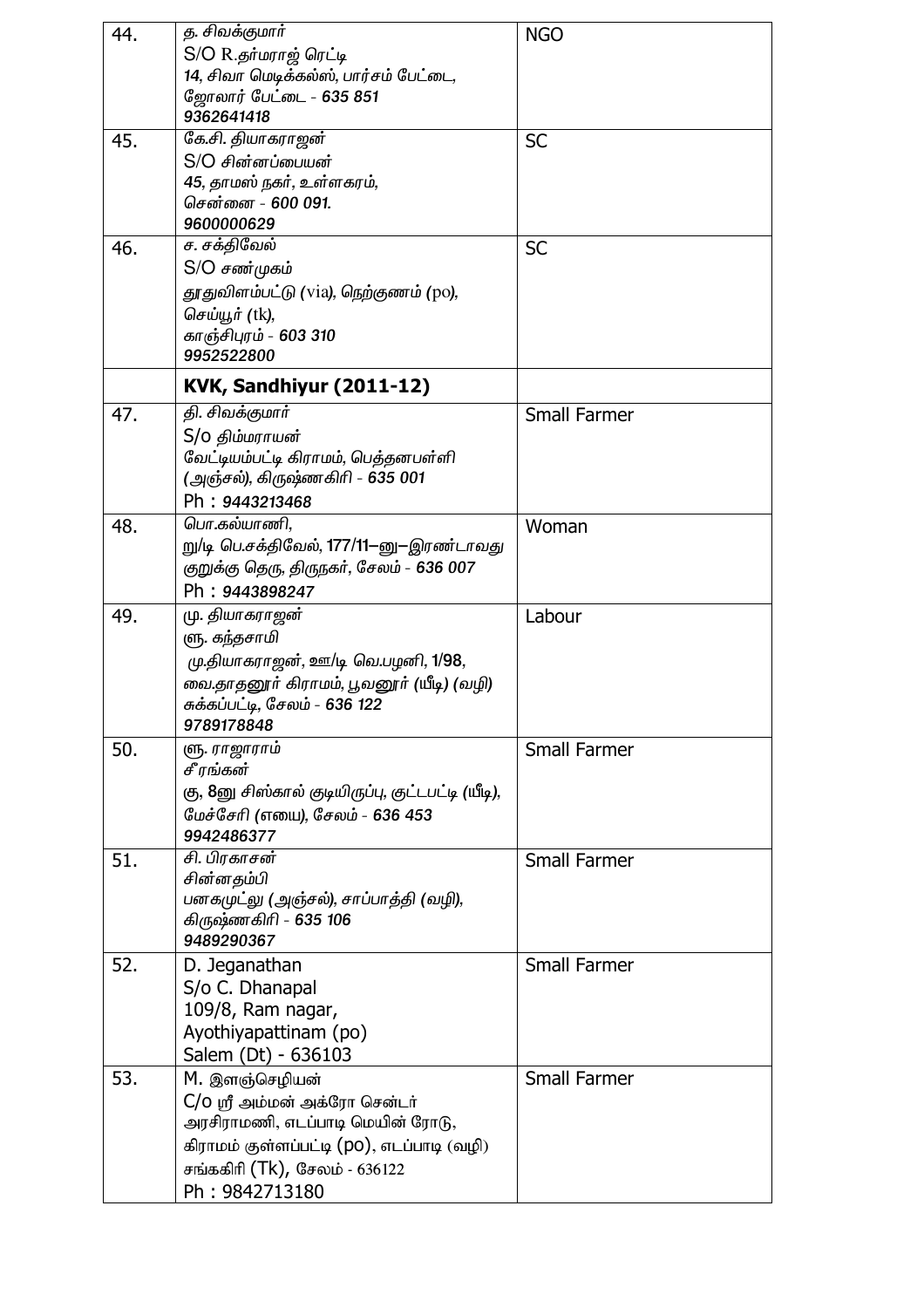| 54. | S. காஞ்சனா<br>W/o R.P. சிங்காரவேலு<br>முருகன் அக்ரோ சென்டர்<br>73, SSD ரோடு, கலைச் செல்வி காம்ப்ளக்ஸ்<br>திருச்செங்கோடு, நாமக்கல் – 637211<br>Ph: 9842736659                                   | Woman               |
|-----|------------------------------------------------------------------------------------------------------------------------------------------------------------------------------------------------|---------------------|
| 55. | S. கலைச் செல்வி<br>W/o R.P. பழனிவேல்<br>53 மாமரத்துக்காடு, இராக்கிப்பட்டி (po)<br>வேட்படிதானம் (வழி) சேலம் - 637504<br>Ph: 9976832311                                                          | Woman               |
| 56. | V. Uthaya kumar,<br>S/o A. Veerappan,<br>22-2, Nadu street,<br>Puthur road, Kondalampatty,<br>Salem - 636010.<br>Ph: 9443129054                                                                | <b>Small Farmer</b> |
| 57. | <b>J.</b> கிருஷ்ணமூர்த்தி,<br>$S/O$ Р. ஜெயராமன்,<br>மண்மலை(po),<br>கள்ளக்குறிச்சி(Tk),<br>விழுப்புரம் . 606207<br>Ph No: 9003321652                                                            | <b>Small Farmer</b> |
| 58. | K. பால சுப்ரமணியன்,<br>S/0 குள்ளக்கவுண்ட்,<br>6/137, தோட்டமுடையாம்பட்டி,<br>நவலடிபட்டி,<br>நாமக்கல் - 637021.<br>Ph No: 9486980120                                                             | <b>Small Farmer</b> |
| 59. | S. Bharathi,<br>W/o R. Manikandan,<br>94/61, sunder garden,<br>Modern Theaters,<br>Yercaud main road, Salem - 8.<br>Ph no: 9003336868                                                          | Woman               |
| 60. | P. முருகன்,<br>S/o பெரியண்ணன்,<br>4-5/187 அத்திக்கட்டானூர்,<br>கோனாகாபாடி, (po),<br>லும் $(\mathsf{Tk})$ ,<br>சேலம் - 636502.                                                                  | <b>Small Farmer</b> |
| 61. | M.பொன்னியம்மாள்<br>$S/O$ $M.\omega$ ாணிக்கம்<br>3/437-B, காமராஜ் நகர், ஆவனி பேரூர்<br>கீழ்முகம்,<br>வெள்ளான்டிவலசை அஞ்சல், அடப்பாடி<br>தாலுக்கா,<br>சேலம் - 637 105<br>9488302938 / 9488302935 | Woman               |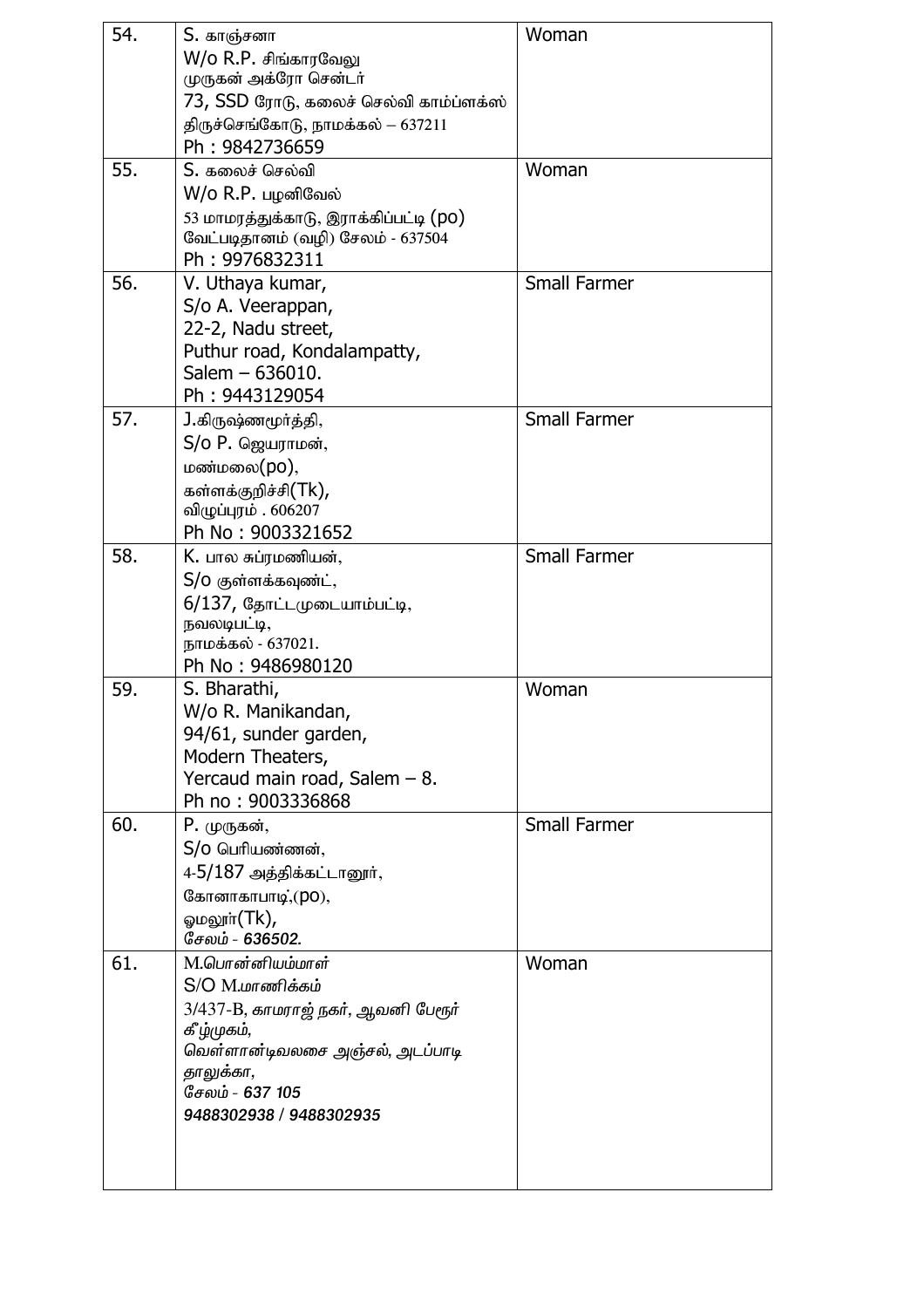| 62. | S. Sivanandi,                            | <b>SC</b>           |
|-----|------------------------------------------|---------------------|
|     | S/o Sivamani, KMK Complex,               |                     |
|     | 99A, Kaspha main road,                   |                     |
|     | Thuvarankurichi (Po),                    |                     |
|     | Trichy $(Dt) - 621314$ .                 |                     |
|     |                                          |                     |
|     | Ph No: 9626735859                        |                     |
| 63. | Thangavel, R.                            | <b>Small Farmer</b> |
|     | S/o Ramasamy                             |                     |
|     | 10.4.48 Vinayagar koil street            |                     |
|     | Thevur                                   |                     |
|     | Sangagiri - 637104                       |                     |
|     | 9597772367                               |                     |
| 64. | Sundararajan, N.                         | <b>Small Farmer</b> |
|     | S/o Nachimuthu                           |                     |
|     | 2/160 B Agarathipattinam                 |                     |
|     | Vellalapatti (po)                        |                     |
|     | Karuppur (via)                           |                     |
|     | Salem - 636012                           |                     |
|     | 9944912638                               |                     |
| 65. | Raja, R.                                 | <b>Small Farmer</b> |
|     | S/o Ramasamy                             |                     |
|     | I/4-71 Vattakkadu                        |                     |
|     | Puthur agragharam                        |                     |
|     | Salem - 636010                           |                     |
|     | 9865711599                               |                     |
|     |                                          |                     |
|     |                                          |                     |
|     | DODL, Coimbatore (2011-12)               |                     |
|     |                                          |                     |
| 66. | ச.நரசிம்மகுமார்                          | <b>Small Farmer</b> |
|     | S/O க.சங்கரநாராயணன்                      |                     |
|     | அதிகாரிகள் உணவகம்,                       |                     |
|     | விமானப்படை நிர்வாகக் கல்லூரி,            |                     |
|     | ரெட் பீல்ட்ஸ், கோயமுத்தூர் - 641 018     |                     |
|     | 9585402835                               |                     |
| 67. | தொ.ஆறுமுகம்                              | <b>Small Farmer</b> |
|     | S/O தொப்பளா கவுண்டர்                     |                     |
|     | 5/42, பெரிய தள்ளப்பாடி அஞ்சல்,           |                     |
|     | ஊத்தங்கரை வட்டம்,                        |                     |
|     |                                          |                     |
|     | கிருஷ்ணகிரி - 635 307, 7708978466        |                     |
| 68. | வீ.கஸ்தூரி திலகம்,                       | Woman               |
|     | D/o R.வீரப்பன், 150,                     |                     |
|     | சக்தி நகர் மேற்கு, திண்டல்,              |                     |
|     | ஈரோடு - 638 012                          |                     |
|     | 9445056230                               |                     |
| 69. | மு.சத்தியமூர்த்தி                        | <b>Small Farmer</b> |
|     | S/O முத்துசாமி கவுண்டர்                  |                     |
|     | கணபதிபாளையம் (வடக்கு),                   |                     |
|     | தாந்தோணிமலை (அஞ்சல்),                    |                     |
|     | கரூர் - 639 005, 9842545141              |                     |
| 70. | என்.ஜி.முருகேசன்                         | <b>Small Farmer</b> |
|     | S/O கோவிந்தசாமி கவுண்டர்                 |                     |
|     | குள்ளத்தோட்டம், நத்தக்காட்டுவலசு அஞ்சல், |                     |
|     | காங்கயம் (வழி), திருப்பூர் – 638 701     |                     |
|     | 9942313068                               |                     |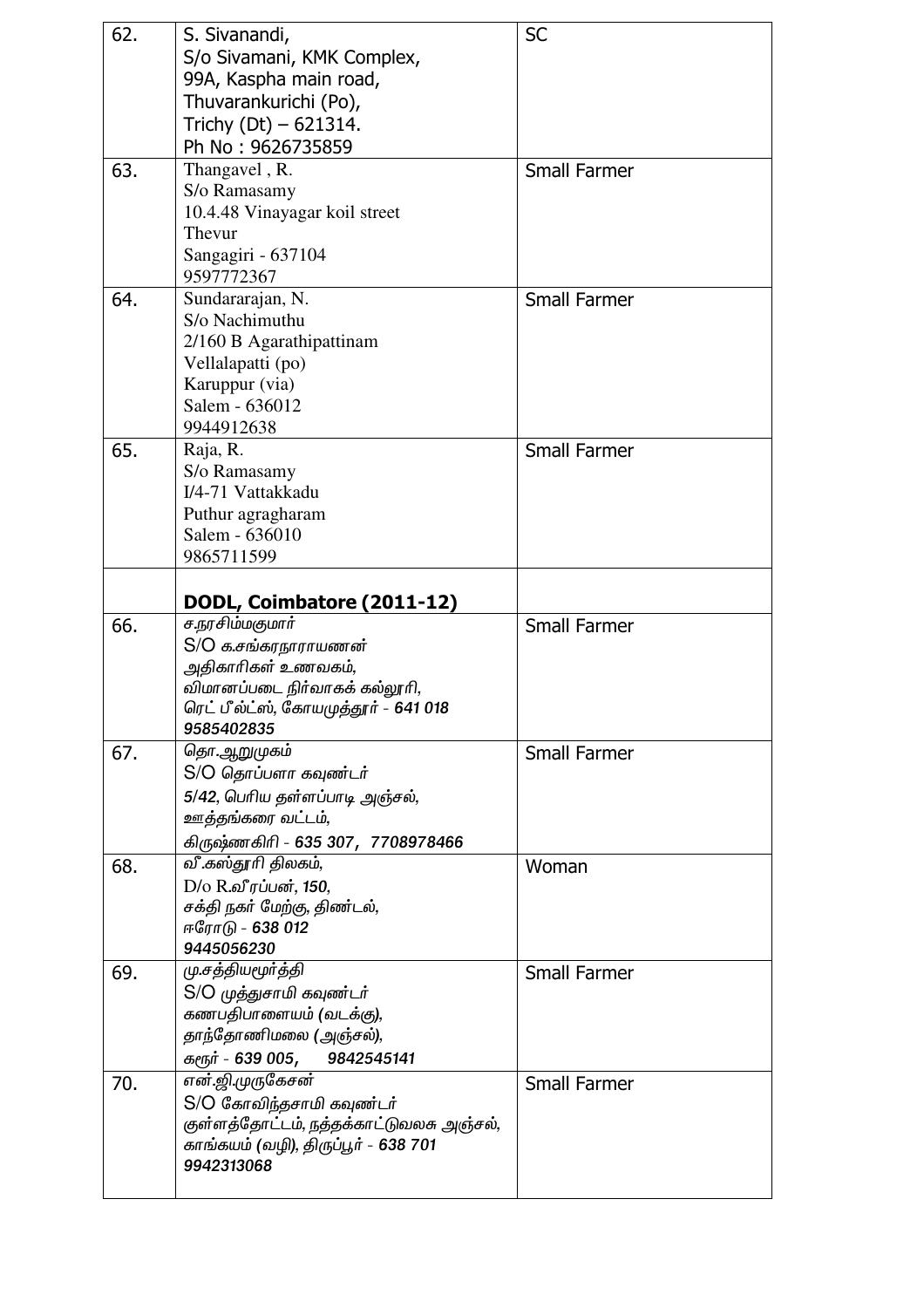| 71. | G.வடுகநாதன்                                      | <b>Small Farmer</b> |
|-----|--------------------------------------------------|---------------------|
|     | S/O P.கோவிந்தசாமி                                |                     |
|     | $3/71A$ , வே.வடமலைபாளையம்,                       |                     |
|     | வே.வடமலை பாளையம் அஞ்சல்,                         |                     |
|     | பல்லடம் (வழி), திருப்பூர் - 641 664              |                     |
|     | 9787110655                                       |                     |
| 72. | K. Meenakumari,                                  | Woman               |
|     | W/o S. Sasikumar,                                |                     |
|     | Old no.7, New no.11, District board              |                     |
|     | colony, Race course, Coimbatore $-18$ .          |                     |
|     | 9600427700                                       |                     |
| 73. | T.N.ராமசந்திரன்                                  | <b>Small Farmer</b> |
|     | S/O T.A.நாராயண ராவ்                              |                     |
|     | அம்பாள் காம்ப்ளெக்ஸ்,358,<br>சேலம் மெயின் ரோடு,  |                     |
|     | கோமாரபாளையம் - 638 183                           |                     |
|     | நாமக்கல் மாவட்டம்                                |                     |
|     | 9789460759                                       |                     |
| 74. | பா.ஜெகதீ சன்                                     | <b>Small Farmer</b> |
|     | S/O K.M.பாண்டியன்                                |                     |
|     | 24, முதல் மாடி, அரச மர பள்ளத்தெரு,               |                     |
|     | கிருஷ்ணாபுரம் முதல் தெரு கடைசி மூலை,             |                     |
|     | ஆம்பூர், வேலூர் - 635 802,  9944900381           |                     |
| 75. | S.சிவக்குமார்                                    | Labour              |
|     | S/O K.சுப்ரமணி                                   |                     |
|     | 14, சூளை முத்துசாமி வீ தி, வெங்கம்பூர்           |                     |
|     | அஞ்சல்,                                          |                     |
|     | ஊஞ்சலூர் வழி, ஈரோடு - 638 152<br>9715552222      |                     |
| 76. | P.செந்தில் முருகன்                               | <b>Small Farmer</b> |
|     | S/O C.பரமசிவம்                                   |                     |
|     | 98/32, ஸ்ரீ ராஜ் நிவாஸ், பொன்னுசாமி              |                     |
|     | கிழக்குத் தெரு - 1, இராமநாதபுரம்,                |                     |
|     | கன்னங்குறிச்சி அஞ்சல்,                           |                     |
|     | சேலம் - 636 008                                  |                     |
|     | 9865351935, 8428224672                           |                     |
| 77. | க.கிருஷ்ணசாமி                                    | <b>Small Farmer</b> |
|     | S/O கருப்பகவுண்டர்                               |                     |
|     | 3/71, இந்திரா நகர் ரோடு, சின்னவீரம்பட்டி,        |                     |
|     | புக்குளம் (அநி), உடுமலைப்பேட்டை (வட்டம்),        |                     |
|     | திருப்பூர் - 642 154                             |                     |
|     | 9943997251                                       |                     |
| 78. | Sobana, M.A                                      | Woman               |
|     | W/O Pugalendhi, M                                |                     |
|     | Old no: 122, L, New nop: 144<br>Ennaikara street |                     |
|     | Kanchipuram-631501                               |                     |
|     | 9843679566                                       |                     |
| 79. | வ.கவிதா                                          | Woman               |
|     | W/O V.வசந்த்குமார்                               |                     |
|     | 7, சாய்ராம் லே-அவுட்,                            |                     |
|     | உடுமலைப்பேட்டை,                                  |                     |
|     | திருப்பூர் - 642 126                             |                     |
|     | 9487527001                                       |                     |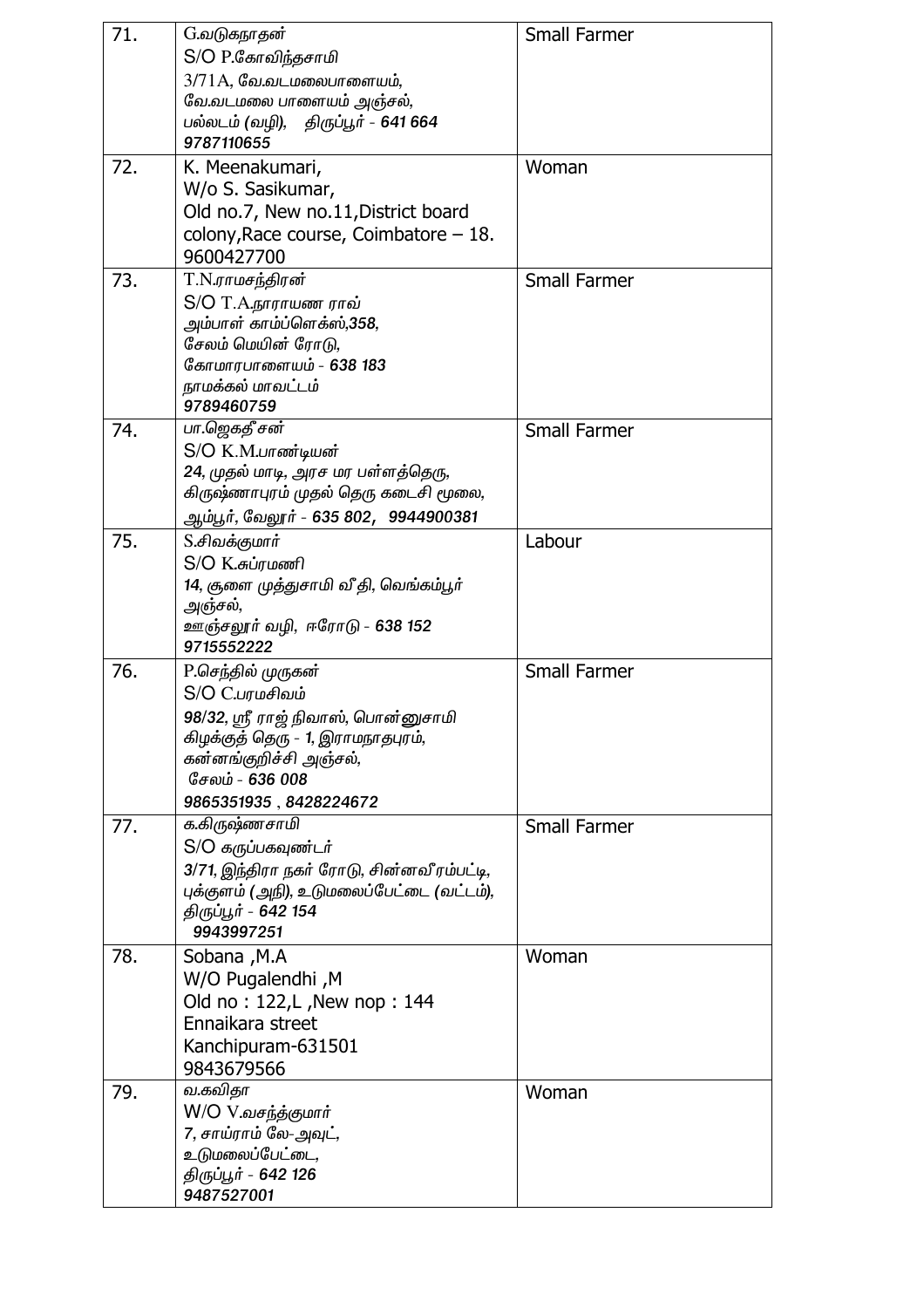| 80. | K.வசந்தா,                                        | Woman                   |
|-----|--------------------------------------------------|-------------------------|
|     | W/o S.திருநாவுகரசு,                              |                         |
|     | ராயல் செர்டான், பிளாக் A,                        |                         |
|     | F9A, நஞ்சுண்டாபுரம் ரோடு,                        |                         |
|     | ராமநாதபுரம் - 641036                             |                         |
|     | கோயமுத்தூா்                                      |                         |
|     | 9787625334                                       |                         |
| 81. | S.ஜெய பிரகாஷ்                                    | <b>Small Farmer</b>     |
|     | S/O சிவன்மலை சாமி                                |                         |
|     | வடக்குத் தோட்டம், C.அர்த்தனாரிபாளையம்,           |                         |
|     | R.பொன்னாபுரம் அஞ்சல்,                            |                         |
|     | பொள்ளாச்சி - 642 002                             |                         |
|     | 9965119517                                       |                         |
| 82. | N.தினகரன்,                                       | <b>Small Farmer</b>     |
|     | S/O P.S.நடேசன்,                                  |                         |
|     | 47/4, பிவிஆர் ரோடு,                              |                         |
|     | காந்தி நகர்,                                     |                         |
|     | மோகனூர் ரோடு,                                    |                         |
|     | நாமக்கல் -637 001.                               |                         |
|     | 98427-32883<br>ரா. விஜய கமலம்                    |                         |
| 83. | $S/O$ $A.$ $\eta$ ாமலெட்சுமணன்                   | Woman                   |
|     | 72, மார்வல் பாரம்பரியம், காளப்பட்டி ரோடு,        |                         |
|     | சரவணம்பட்டி,                                     |                         |
|     | கோயமுத்தூர் - 641 035                            |                         |
|     | 9894632299                                       |                         |
| 84. | ந. கனகரத்தினம்                                   | Woman                   |
|     | S/O V.M. நடராஜன்                                 |                         |
|     | B-48, சம்பத் நகர்,                               |                         |
|     | ஈரோடு - 638 011                                  |                         |
|     | 9443022944                                       |                         |
| 85. | ந. சுரேஷ்                                        | Small Farmer            |
|     | S/O V. நடராஜன்                                   |                         |
|     | 3/58 விநாயகா ஸ்டோர்ஸ், தடாகம் ரோடு,<br>பண்ணிமடை, |                         |
|     | கோயமுத்தூர் - 641 017                            |                         |
|     | 9865112476                                       |                         |
| 86. | R.ராஜன் காந்த்                                   | <b>SC</b>               |
|     | S/O A.இராஜரத்தினம்                               |                         |
|     | A-6, வி.ஜி.வி கார்டன், திருமுருகன் பூண்டி,       |                         |
|     | அவிநாசி,                                         |                         |
|     | திருப்பூர் - 641 652                             |                         |
|     | 9894823333                                       |                         |
| 87. | <b>K.மயில்சாமி</b>                               | <b>Contract Farming</b> |
|     | S/O காளியப்ப கவுண்டர்                            |                         |
|     | எல்லக்காடு, குங்குமம் பாளையம்,                   |                         |
|     | <u>நந்</u> தவனம் பாளையம்,                        |                         |
|     | குண்டடம், தாராபுரம்,                             |                         |
|     | திருப்பூர் - 638 702<br>8973109349               |                         |
| 88. | அ.கோவிந்தராஜன்                                   | <b>Small Farmer</b>     |
|     | S/O அல்லிராஜ்                                    |                         |
|     | கொட்டாவூர், பாப்பாரபட்டி அஞ்சல்,                 |                         |
|     | பண்ணற்தூர் வழி,                                  |                         |
|     |                                                  |                         |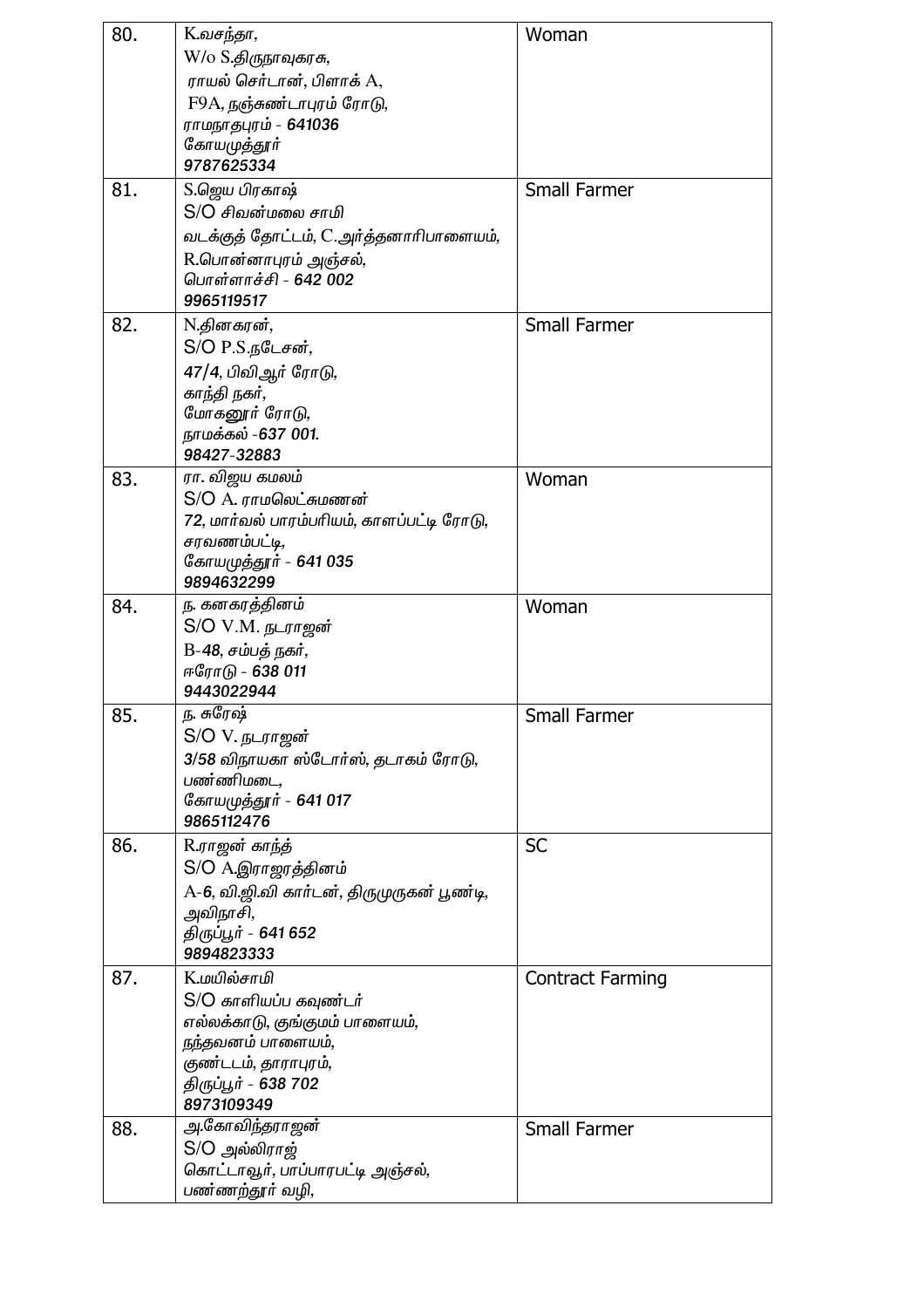|      | போச்சம்பள்ளி தாலுகா,                             |                         |
|------|--------------------------------------------------|-------------------------|
|      | கிருஷ்ணகிரி - 635 123<br>9443555367              |                         |
| 89.  | S. ஸ்ரீகாந்த்                                    | <b>Small Farmer</b>     |
|      | S/O V.சேஷாத்திரி                                 |                         |
|      | $C$ / $O$ $G$ .வாசுதேவன், 16, சரஸ்வதி நகர்,      |                         |
|      | திருமலை நாயக்கன் பாளையம்,                        |                         |
|      | ஜோதிபுரம் அஞ்சல்,                                |                         |
|      | கோவை - 641 047                                   |                         |
|      | 9443792826                                       |                         |
| 980. | S.பாலகிருஷ்ணன்                                   | <b>Small Farmer</b>     |
|      | S/O N.சீனிவாசன்                                  |                         |
|      | 343 A, கல்லாபுரத் தோட்டம்,                       |                         |
|      | சாமிசெட்டி பாளையம்,                              |                         |
|      | ஜோதிபுரம் அஞ்சல்,                                |                         |
|      | கோவை - 641 047                                   |                         |
|      | 9942280813                                       |                         |
| 91.  | சி. பவளக்கொடி                                    | Woman                   |
|      | S/O V. சின்னுசாமி                                |                         |
|      | 115, அபர்ட்மெண்ட், சக்தி நகர்,                   |                         |
|      | IVth கிராஸ், திண்டல்,<br>ஈரோடு - 638 012         |                         |
|      | 9442530601                                       |                         |
|      |                                                  |                         |
| 92.  | G.மெரின்                                         | Woman                   |
|      | S/O D.ஞானராஜ்                                    |                         |
|      | D-21, சில்வன் எஸ்டேட், பார்சன் கேம்பஸ்,          |                         |
|      | நஞ்சுண்டாபுரம் ரோடு,                             |                         |
|      | கோவை - 641 036.                                  |                         |
|      | 9486617274                                       |                         |
| 93.  | S.கனகவேலு                                        | <b>Small Farmer</b>     |
|      | S/O A.சென்னியப்பன்                               |                         |
|      | 7, ராஜீ நாடு வீ தி - 2, கணபதி,                   |                         |
|      | விஜய ராகவன் மருத்துவமனை அருகில்,                 |                         |
|      | கோவை - 641 006                                   |                         |
|      | 9345896611                                       |                         |
| 94.  | ஆ. சரஸ்வதி ஆறுமுகம்                              | Woman                   |
|      | S/O பெ. ஆறுமுகம்                                 |                         |
|      | 43 G கணேஷ் கார்டன்ஸ், சக்தி ரோடு,<br>பாரதி நகர், |                         |
|      | கணபதி, கோவை - 641 006                            |                         |
|      | 9442221141                                       |                         |
| 95.  | தே. அந்தோனி அகஸ்டின்                             | <b>Contract Farming</b> |
|      | S/O A.தேவதாஸ்                                    |                         |
|      | 146, ஓட்டல் சவேரா, டாக்டர் ராதா                  |                         |
|      | கிருஷ்ணன் சாலை,                                  |                         |
|      | மயிலாப்பூர்,                                     |                         |
|      | சென்னை - 600 004.                                |                         |
|      | 9994265932                                       |                         |
| 96.  | Jagadeesan, K.                                   | <b>Small Farmer</b>     |
|      | S/o Komarappan                                   |                         |
|      | Karunkaradu thottam, Chennampatti,               |                         |
|      | Bhavani, Erod e- 638504                          |                         |
|      | 9442258163                                       |                         |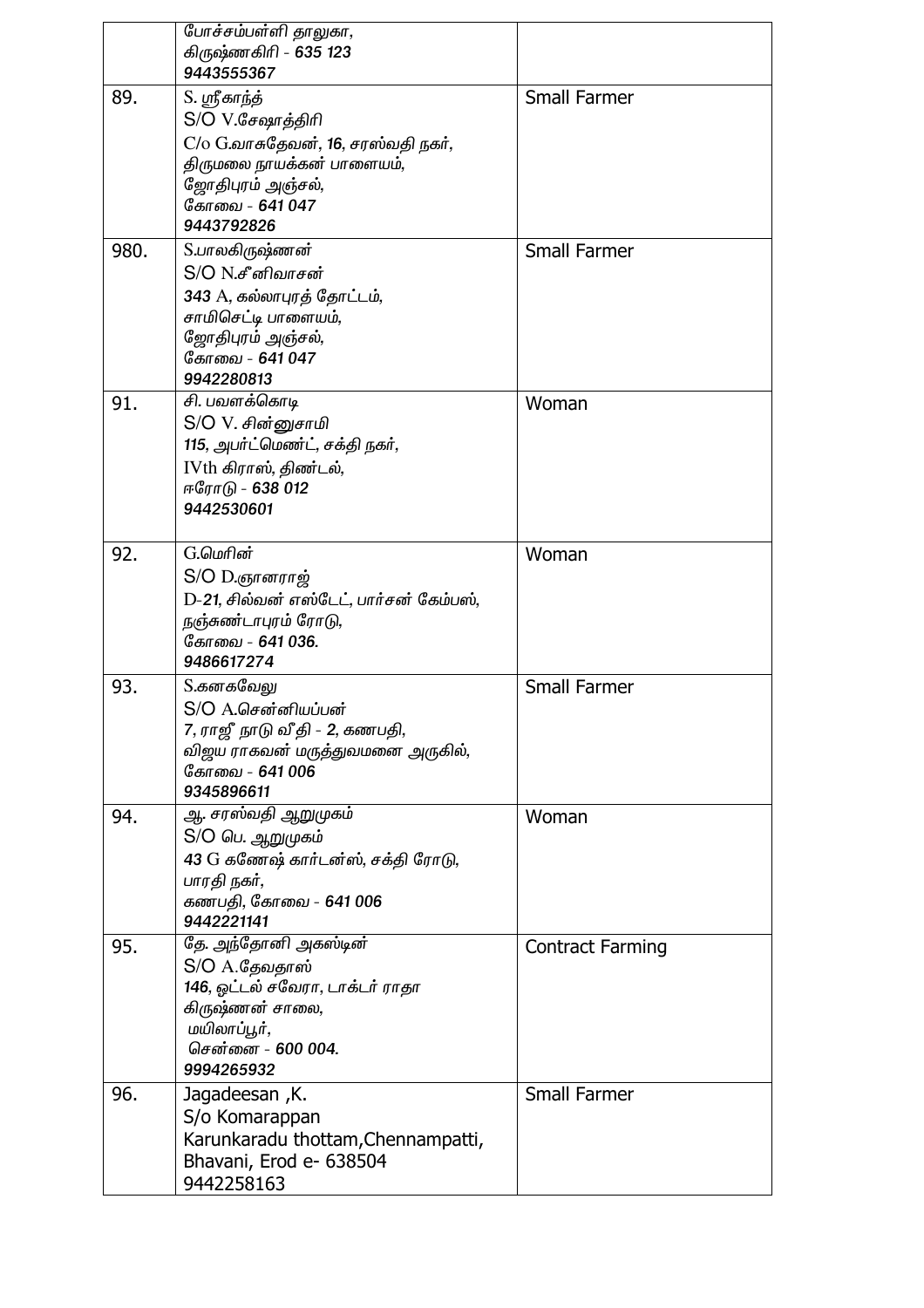| 97.  | S.அருள் காந்தி<br>$S/O N.\vec{\theta}$ ண்முகம்           | <b>Small Farmer</b> |
|------|----------------------------------------------------------|---------------------|
|      | 2/432 A, தெற்கு தோட்டம்,                                 |                     |
|      | சோமையனூர்,                                               |                     |
|      | கோவை - 641 108                                           |                     |
|      | 9894536046                                               |                     |
| 98.  | க.விஜயகுமாரி                                             | Woman               |
|      | $S/O$ க.கண்ணையா                                          |                     |
|      | # 39/1, 3வது லேன், நாயுடு தெரு,                          |                     |
|      | கோட்டுர்,<br>சென்னை - 600 085.                           |                     |
|      | 9840030612                                               |                     |
| 99.  | M. Pugalandhi                                            | <b>Small Farmer</b> |
|      | Old no: 122, L, New nop: 144                             |                     |
|      | Ennaikara street                                         |                     |
|      | Kanchipuram-631501                                       |                     |
|      | 9843679566                                               |                     |
| 100. | Karthikeyan, T.                                          | <b>Small Farmer</b> |
|      | S/o T. Thalliannan                                       |                     |
|      | Merkku thottam, Chennampatti,                            |                     |
|      | Bhavani, Erode - 638504.                                 |                     |
|      | 9789180048                                               |                     |
| 101. | Vennila, M.                                              | Woman               |
|      | W/o K.Chandrasekar                                       |                     |
|      | 8 A Chinmayanagar, Thondamuthur<br>Road,                 |                     |
|      | Vadavalli, Coimbatore - 641041.                          |                     |
|      | 9842219177                                               |                     |
| 102. | Balasubramanian, G.                                      | <b>Small Farmer</b> |
|      | S/o Govindasamy                                          |                     |
|      | 209, Nursery Garden, Near by Pillar                      |                     |
|      | Koil Bus stop,                                           |                     |
|      | Udayar koil, Nagapattinam main road,                     |                     |
|      | Tanjavur $-614402$ .                                     |                     |
|      | 9486408384                                               |                     |
| 103. | Gopalakrishnan, M                                        | Labour              |
|      | S/o Marappa gounder<br>5/127, Main road, Kallipatti (po) |                     |
|      | Gobichettipalayam, Erode - 638505.                       |                     |
|      | 9688446006                                               |                     |
| 104. | Pandithurai, G.                                          | <b>Small Farmer</b> |
|      | S/o V.M. Gurusamy                                        |                     |
|      | 28/20 Chairman raju nagar                                |                     |
|      | Mettupalayam road, Coimbatore -                          |                     |
|      | 641043.                                                  |                     |
|      | 9843017341                                               |                     |
| 105. | Doraimani, S                                             | <b>Small Farmer</b> |
|      | S/o.S.P.Senniappan                                       |                     |
|      | 5/234, S.P.S. Complex, Near by                           |                     |
|      | Railway gate                                             |                     |
|      | Sedapalayam, Somanur, Sulur,<br>Coimbatore $-641668$ .   |                     |
|      | 9842234680                                               |                     |
|      |                                                          |                     |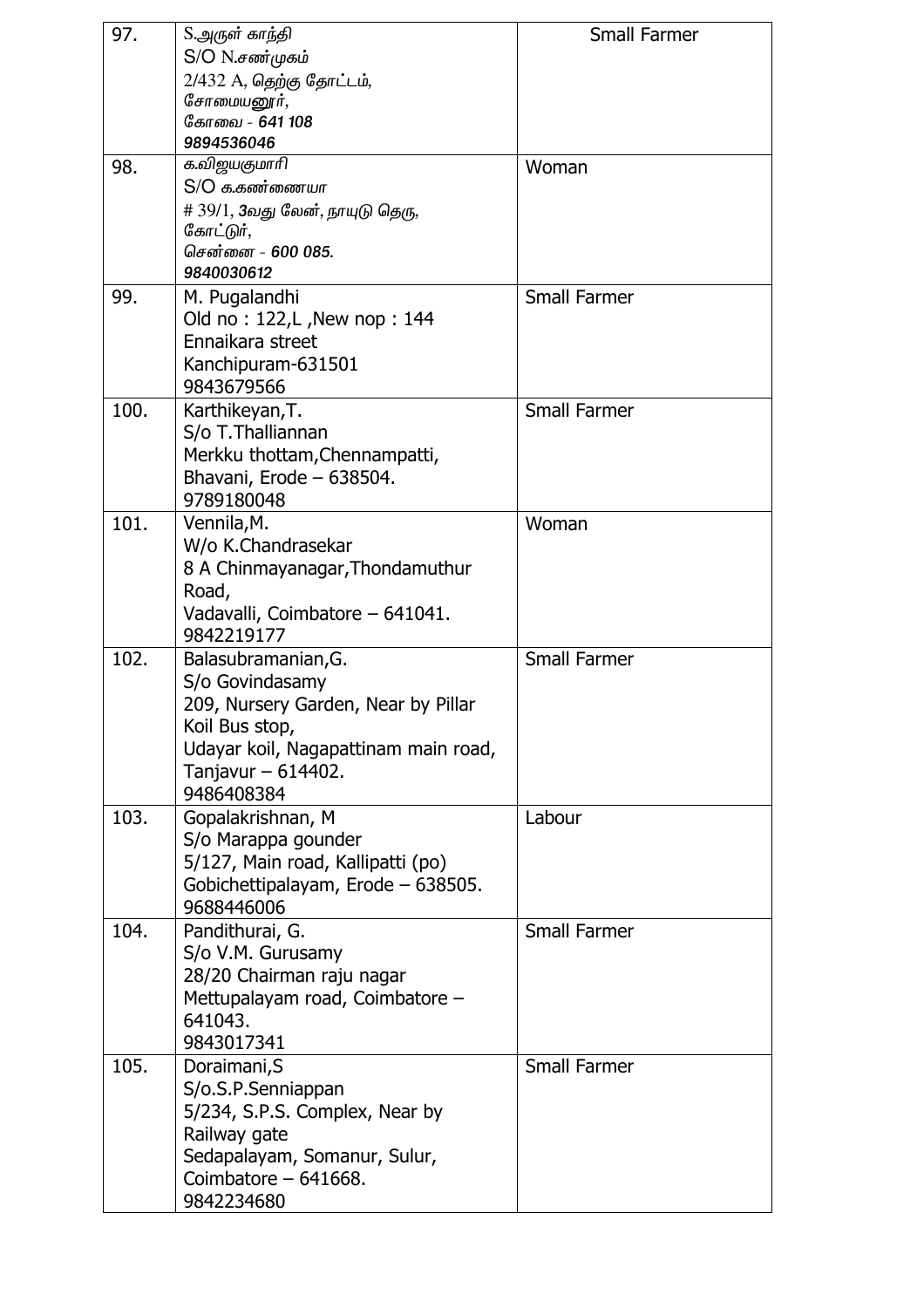| 106. | Sivasubramaniam, M<br>S/o S.P. Manickam<br>243 -A Ramamoorthy pathai (extn),<br>Sokkam pudur, Telungupalayam(po),<br>Coimbatore - 641039.<br>9442430250                                       | <b>SC</b>           |
|------|-----------------------------------------------------------------------------------------------------------------------------------------------------------------------------------------------|---------------------|
| 107. | L. Jeyamani,<br>W/o G. Lakshmanan,<br>4/54, Appanaikkenpatti Pudur,<br>Appanaikkenpatti (po),<br>Soolur<br>Ph: 9842223131                                                                     | Woman               |
| 108. | R. Ramyadevi,<br>328 A, Jeevitha illam,<br>Puthunagar, Siddhanagar,<br>Palani.<br>Ph No: 9688983278                                                                                           | Woman               |
| 109. | S. Ramesh<br>S/o C. Selvaraj<br>No: 9, C.V. Rajagopalan Street,<br>Near by ThiruvalluvarGurukulam,<br>Chinna Kaanjipuram - 631501<br>Ph: 9789426632                                           | <b>SC</b>           |
| 110. | M. Kumar,<br>S/o Mahalingam,<br>No: 85, Sri Chinnamman Kovil Main<br>Road,<br>Kadambadi Village & Post,<br>Maamallapuram(via),<br>Kaanjipuram(Dt) - 603 104.<br>Ph No: 9443743687, 9500108687 | Sc                  |
| 111. | இரா. முருகானந்தம்<br>S/O நா. இராமசாமி<br>130, தொப்பம்பட்டி, தாராபுரம் அஞ்சல்,<br>திருப்பூர் மாவட்டம் - 638 657<br>9943535114                                                                  | <b>Small Farmer</b> |
| 112. | து. சேகர்<br>S/O துரைசாமி<br>14/41 லட்சுமி நகர் II, காளப்பட்டி,<br>கோயமுத்தூர் - 641 048<br>9965023377, 9842975522                                                                            | <b>Small Farmer</b> |
| 113. | க. சேகர்<br>S/O ரா. கருப்பையாத் தேவர்<br>A45, 1st Floor,<br>சௌரிபாளையம்,ஹட்கோ,<br>பீளமேடு, கோவை - 641 004<br>9842259737                                                                       | <b>Small Farmer</b> |
| 114. | P. ராஜசேகரன்<br>S/O பொ. பழனிச்சாமி<br>18/139, கரைத்தோட்டம், இராமநாதபுரம்,<br>காங்கயம் பாளையம், பரஞ்சேர்வழி கிராமம்,<br>நத்தகாட்டு வலசு அஞ்சல்,                                                | <b>NGO</b>          |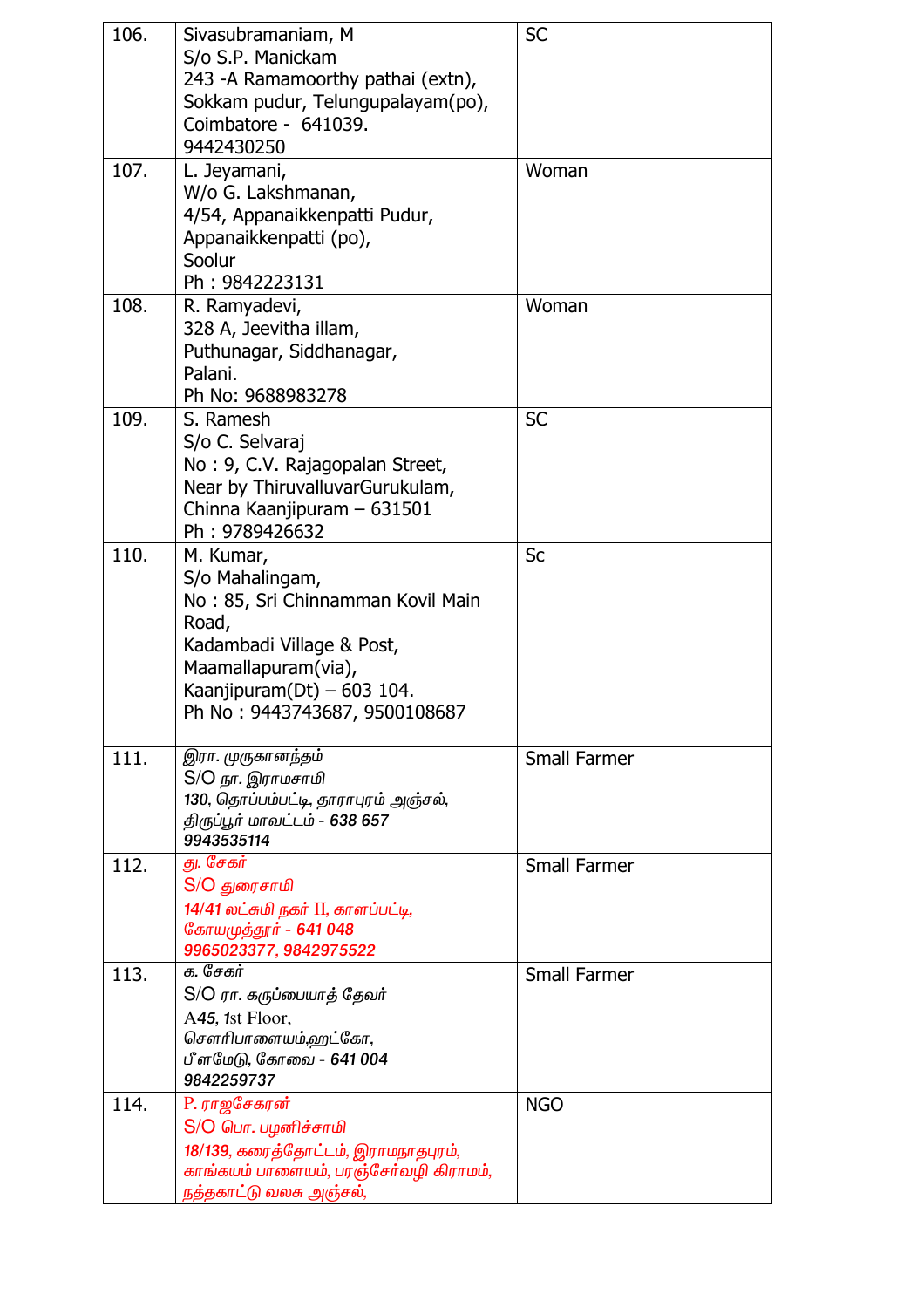|    | காங்கயம் - 638 701<br>9688983278                                                                                                                                                                 |                     |
|----|--------------------------------------------------------------------------------------------------------------------------------------------------------------------------------------------------|---------------------|
|    | AC & RI, Killikulam (2010-11)                                                                                                                                                                    |                     |
| 1. | R. Baskar<br>S/o. S. Rethnaswamy<br>Puthoor, Pozhikarani (Post) - 629 501<br>Kanyakumari District<br>Ph.No. 9843910478 & 253232                                                                  | <b>Small Farmer</b> |
| 2. | N. Ponperumal<br>S/o. T.Nainar<br>3. Door No. 78/50 A, Chidambareswar<br>Kovil Street, Mela Puliyore<br>Tenkasi, Nellai - 627 811<br>Ph No. 9843840195                                           | <b>SC</b>           |
| 3. | ப.ஜெயந்திரன்<br>$187/3$ , திபபணுத்து கிராமம்<br>சின்னமலை குன்று அஞ்சல்<br>எட்டையபுரம் வட்டம்<br>தூத்துக்குடி மாவட்டம்<br>தொலைபேசி: 9150487216                                                    | <b>ST</b>           |
| 4. | S. சுனில் ராஜன்<br>த/பெ. சபரியானந்தம்<br>16-16-C கொடுத்தறவிளை<br>கண்ணனூா், குமாி மாவட்டம் - 629 158<br>தொலைபேசி: 9790651386                                                                      | Labour              |
| 5. | S. கிறிஸ்டோபா்<br>$S/O.V.$ செல்வமணி<br>மருகண்டன் விளை<br>கப்புக்காடு அஞ்சல்<br>நூகா் கோவில்<br>கன்னியாகுமரி மாவட்டம்<br>தொலைபேசி: 9442856328                                                     | <b>NGO</b>          |
| 6. | ஜா. டேவிட்சன்<br>த/பெ. ஜாண்நோஸ்<br>மொசி காாடன்<br>வீட்டு எண் 20-66/1, மணலுகாலை,<br>இடைக்கோடு - 629 152<br>கன்னியாகுமரி மாவட்டம்<br>தொலைபேசி: 9442830722<br><b>AC &amp; RI, Madurai (2010-11)</b> | <b>NGO</b>          |
| 7. | ப. செந்தில்குமாா்<br>த/பெ. மு. பழனியாண்டி<br>71, முத்துராஜா தெரு<br>தென்கரை, பெரியகுளம்<br>தேனி<br>625 601<br>தொலைபேசி: 9942306939                                                               | Labour              |
| 8. | மு.வீரையா<br>த/பெ. முத்துச்சாமி<br>அமரடக்கி<br>ஆவுடையாா் கோவில்<br>புதுக்கோட்டை - 614618<br>தொலைபேசி: 9443182465                                                                                 | <b>Small Farmer</b> |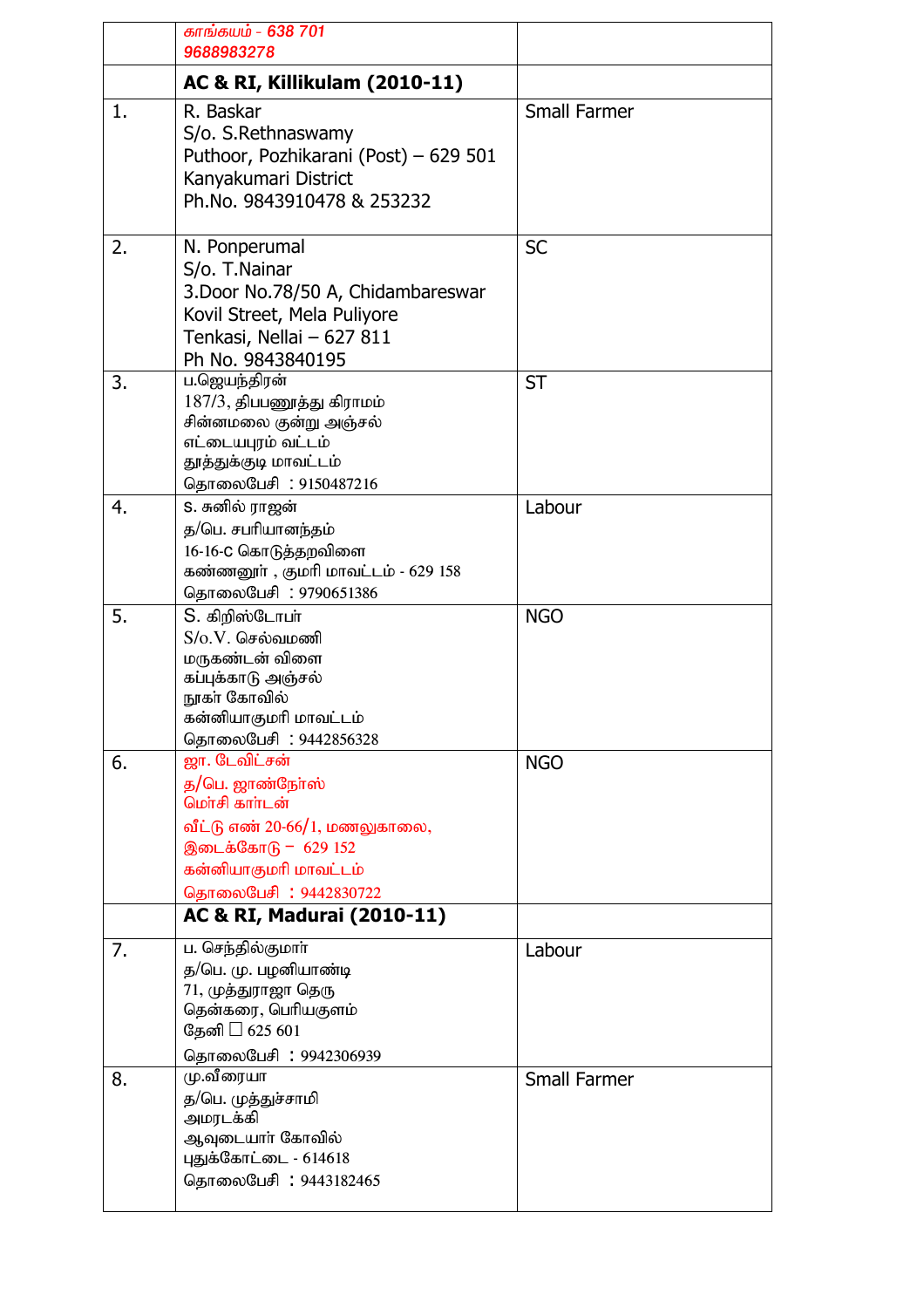| 9.  | A. மகேஸ்வரி                                           | Woman                   |
|-----|-------------------------------------------------------|-------------------------|
|     | த/பெ. M. ஆங்கத்தேவா்                                  |                         |
|     | $154/1$ , ராஜாமணி காம்பவுண்ட்                         |                         |
|     | YMR பட்டி (ஆா்த்தி தியேட்டா் ரோடு)                    |                         |
|     | திண்டுக்கல் - 624 001                                 |                         |
|     | தொலைபேசி: 9976605546                                  |                         |
| 10. | அ.நடராசன்                                             | <b>Small Farmer</b>     |
|     | த/பெ. அய்யாச்சாமி சேர்வை                              |                         |
|     | 78, செல்லாயி அம்மன் கோவில் மேலரத                      |                         |
|     | வீத, கண்டனூா், காரைக்குடி                             |                         |
|     | சிவகெங்கை<br>630 104                                  |                         |
|     | தொலைபேசி: 9659175097, 9962778485                      |                         |
|     |                                                       |                         |
| 11. | M. சையது அஹமது                                        | <b>Small Farmer</b>     |
|     | த/பெ. முஹமது ஷனீபா                                    |                         |
|     | 581 கடைவீதி<br>அண்டக்குளம்                            |                         |
|     | புதுக்கோட்டை - 622 207                                |                         |
|     |                                                       |                         |
| 12. | தொலைபேசி : 9786506077, 04339-248281<br>அ. செல்வகுமாா் | <b>Small Farmer</b>     |
|     | த/பெ. ரெ. அருணாசலம்                                   |                         |
|     | 2/229. சோம்பிய தெரு                                   |                         |
|     | மாங்காடு, ஆலங்குடி                                    |                         |
|     | புதுக்கோட்டை - 622 304                                |                         |
|     | தொலைபேசி: 9787638616                                  |                         |
| 13. | M.துரைபாண்டி                                          | Small Farmer & Labour   |
|     | த/பெ. S. முத்துராமு பிள்ளை                            |                         |
|     | 1/492 A, ரயில்வேஸ்டேசன் ரோடு                          |                         |
|     | காட்டூா், லால்குடி                                    |                         |
|     | திருச்சி - 621 706                                    |                         |
|     | தொலைபேசி: 9750969001                                  |                         |
| 14. | ச.மனோகரன்                                             | <b>Small Farmer</b>     |
|     | த/பெ. M. சங்கப்பிள்ளை                                 |                         |
|     | கடைவீதி – கண்ணன் ஜெராக்ஸ்                             |                         |
|     | தரகம்பட்டி, கடவூா்                                    |                         |
|     | கரூா் - 621 311                                       |                         |
|     | தொலைபேசி: 9003372334                                  |                         |
| 15. | அ.மூக்கன்<br>த/பெ. B. அழகன்                           | Labour                  |
|     |                                                       |                         |
|     | <b>D. NO.208</b> , நடுதெரு<br>அலங்கம்பட்டி, கம்பூா்   |                         |
|     | மேலூா்,மதுரை - 625 101                                |                         |
|     | தொலைபேசி : 9585108892                                 |                         |
| 16. | ஆ. ஆசைதம்பி                                           | <b>Contract Farming</b> |
|     | த/பெ. பா. ஆறுமுகம்                                    |                         |
|     | 5A, கமலா நகர்                                         |                         |
|     | முதலியாா் கிழக்கு தெரு, தல்லாகுளம்,                   |                         |
|     | மதுரை – 625 002                                       |                         |
|     | தொலைபேசி: 0452-2532610, 9842164349                    |                         |
| 17. | க.பால்பாண்டி                                          | Labour                  |
|     | த/பெ. க.கழுவன்                                        |                         |
|     | 4/164, பெருமாள் கோவில்தெரு                            |                         |
|     | வடகாட்டுப்பட்டி                                       |                         |
|     | விக்கிரமலிங்கம் அஞ்சல்                                |                         |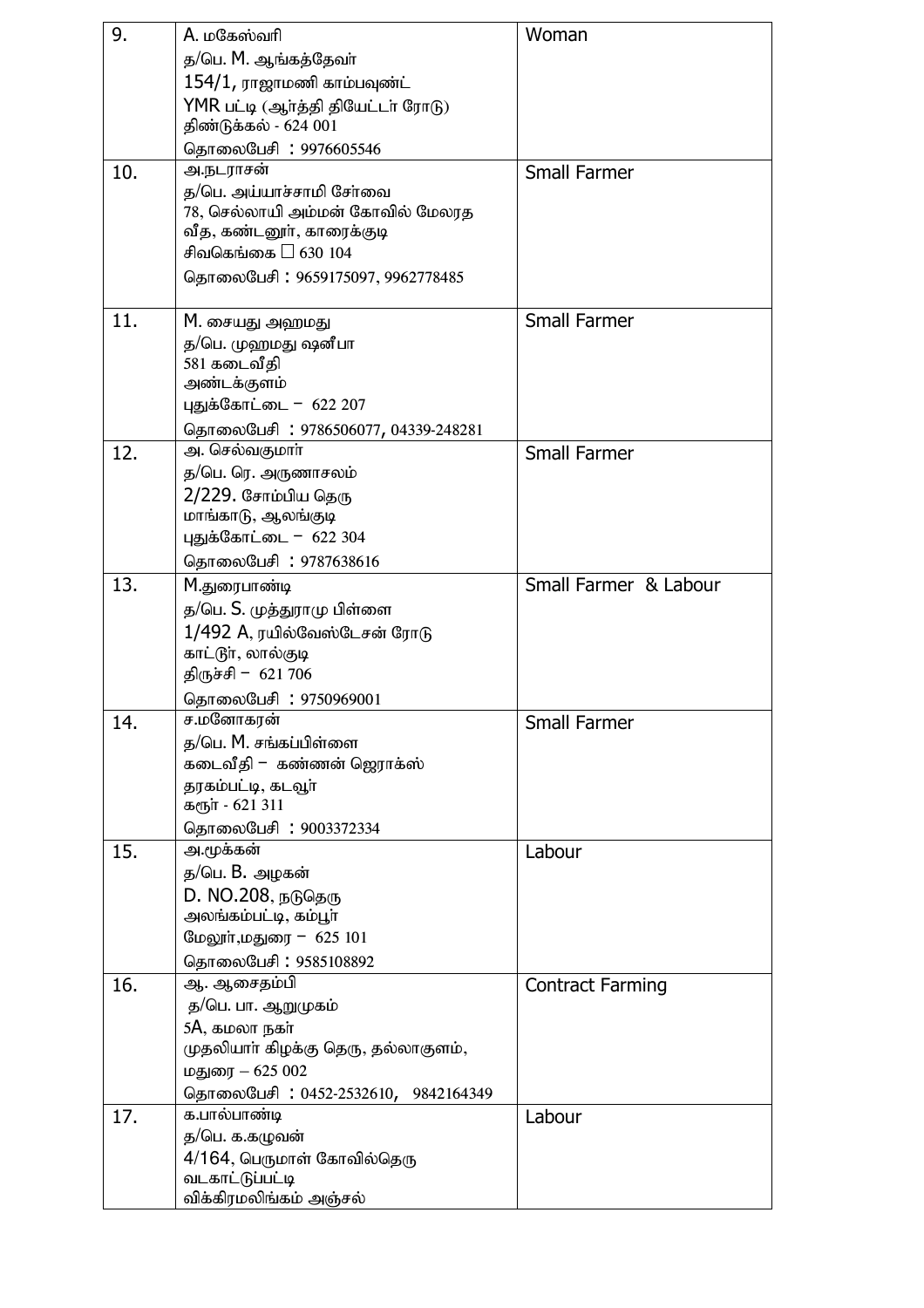|     | வாடிப்பட்டி தாலுக்கா, மதுரை — 625 207                                                                                                                 |                     |
|-----|-------------------------------------------------------------------------------------------------------------------------------------------------------|---------------------|
|     | தொலைபேசி: 7373638787                                                                                                                                  |                     |
|     | TRRI, Aduthurai (2010-11)                                                                                                                             |                     |
| 18. | P. இராஜேந்திரன்<br>55-ரயிலடிதெரு<br>MLA ஆபிஸ் அருகில்<br>வெளிப்பாளையம், நாகப்பட்டினம் - 611 001<br>தொலைபேசி: 9865628982, 9245133248                   | <b>NGO</b>          |
| 19. | G. காாத்திகேயன்<br>குதன்கலம் கீழமலை அஞ்சல்<br>திருவாரூா் - 610 103<br>தொலைபேசி: 204224, 9751327551                                                    | <b>NGO</b>          |
| 20. | பா.காாத்திகேயன்<br>நெய்வேலி<br>வடக்கு<br>நெய்வேலி அஞ்சல்<br>ஒரத்தநாடு வட்டம்<br>தஞ்சாவூர் மாவட்டம் - 614 628<br>தொலைபேசி : 9865223354                 | <b>Small Farmer</b> |
| 21. | C. அசோக்குமார்<br>No. 6, வெள்ளாலத் தெரு<br>கிழமநூக்லி<br>ஆவணியாபுரம்<br>துடுதுறை, தஞ்சை மாவட்டம் - 632 105<br>தொலைபேசி: 8015315705, 9791175041        | Labour              |
| 22. | R. சுப்ரமணியன்<br>No.79, நாடிமுத்து (நகா்)<br>பட்டுக்கோட்டை<br>தஞ்சாவூர் - 614 602<br>தொலைபேசி: 9842293516                                            | <b>Small Farmer</b> |
| 23. | M.ஆசைதம்பி<br>$1/19$ , வடக்கு தெரு, குருவடிப்பட்டி<br>கல்வீரயேன் பேட்டை, தஞ்சாவூா்<br>தொலைபேசி: 9698369927                                            | <b>Small Farmer</b> |
| 24. | கோ. சித்தா்<br>1552/C-லெகோவின் இயற்கை உணவு<br>அங்காடி<br>ஆட்டுக்காரத் தெரு<br>மானம்புச்சாவடி, தஞ்சாவூர் 613 001<br>தொலைபேசி: 04362-269442, 9443114353 | <b>NGO</b>          |
| 25. | சி. பாண்டியன்<br>550, தெற்கு தெரு<br>பேரையூா்<br>மன்னாா்குடி, திருவாரூா்<br>தொலைபேசி: 04367-269442, 9443114353                                        | <b>Small Farmer</b> |
| 26. | S. சாந்தி<br>12-A, காமராஜா் நகா்<br>ஓல்டு நீடா ரோடு<br>நீடாமங்கலம் - 614 404<br>தொலைபேசி: 9751073079                                                  | Woman               |
| 27. | ஆ.ஜோதி சாமுவேல் செல்வநாயகம்<br>A-136, புதிய வீட்டுவசதி வாரியம்<br>பொன்னவராயன் கோட்டை<br>பட்டுக்கோட்டை - 614 602<br>தொலைபேசி: 9787799037               | <b>Small Farmer</b> |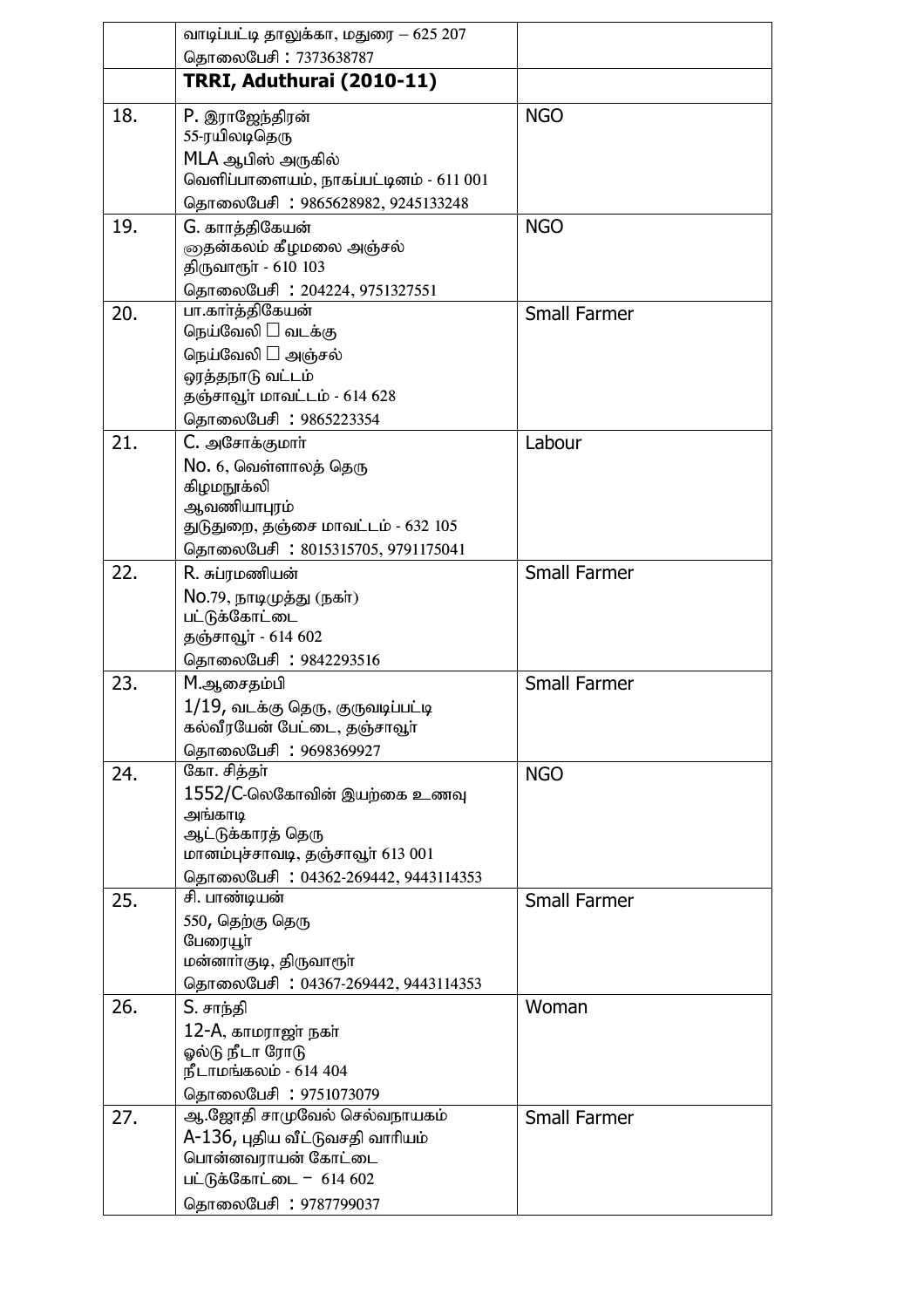| 28. | K.R. குணசேகரன்                       | <b>SC</b>               |
|-----|--------------------------------------|-------------------------|
|     | வடக்குத் தெரு                        |                         |
|     | 9 நீகடுவங்குடி, புலவசாா்             |                         |
|     | மயிலாடுதுறை = 609 203                |                         |
|     | தொலைபேசி: 9443674704                 |                         |
| 29. | ளு. மகாலிங்கம்                       | <b>Small Farmer</b>     |
|     | எண் 114/165 தெற்கு வீதி              |                         |
|     | திருபுவனம், தஞ்சாவூர் மாவட்டம்       |                         |
|     | தொலைபேசி: 0435 (2461168), 9345712260 |                         |
| 30. | S. பாஸ்கரன்                          | <b>Contract Farming</b> |
|     | 2-313, ஜார்ஜ் நகா்                   |                         |
|     | பசுபதி கோவில் - 614 206              |                         |
|     | பாபநாசம் (தாலுகா)                    |                         |
|     | தொலைபேசி: 241659, 9443741659         |                         |
| 31. | V. சித்தார்த்தன்                     | <b>NGO</b>              |
|     | பாரிகாலனி — பூதலூா்                  |                         |
|     | தஞ்சாவூர் மாவட்டம் - 613 602         |                         |
|     | தொலைபேசி: 04362-288471, 9443129841   |                         |
| 32. | வீ.ரவீந்திரன்                        | <b>Small Farmer</b>     |
|     | த/பெ. வே.வீரப்பன்                    |                         |
|     | 26, குடியானத் தெரு, மட்டங்கால்       |                         |
|     | கந்தாவக் கோட்டை                      |                         |
|     | புதுக்கோட்டை 613 301                 |                         |
|     | தொலைபேசி : 9543824100                |                         |
| 33. | K. விசுவநாதன்                        | <b>Small Farmer</b>     |
|     | த/பெ. கந்தசாமி சண்டியா்              |                         |
|     | அய்யம்பேட்டை, செட்டிசத்திரம் அஞ்சல்  |                         |
|     | கோவில் வெண்ணி                        |                         |
|     | நிடாமங்கலம்                          |                         |
|     | திருவாரூா் - 614 403                 |                         |
|     | தொலைபேசி : 9842622787                |                         |
| 34. | K.அருண்குமார்                        | <b>Small Farmer</b>     |
|     | 6115, செட்டியாா் வீதி                |                         |
|     | ஆண்டன பேட்டை                         |                         |
|     | நாகப்பட்டினம் - 611 102              |                         |
|     | தொலைபேசி: 04365-245712, 9443152879   |                         |
| 35. | S. நாகராஜன்                          | <b>Small Farmer</b>     |
|     | 10/7 A சிவன் மேல வீதி                |                         |
|     | வெளிப்பாளையம்                        |                         |
|     | நாகப்பட்டினம் $-611001$              |                         |
|     | தொலைபேசி : 9443874531                |                         |
| 36. | R. கிருஷ்ணகுமார்                     | <b>Contract Farming</b> |
|     | 614, ஜாம்ளேராவ் சந்து                |                         |
|     | கொண்டி ராஜபாளையம்                    |                         |
|     | கீழ வீதி, தஞ்சாவூர் $-613001$        |                         |
|     | தொலைபேசி: 9443586074                 |                         |
| 37. | து. மகேந்திரன்                       | <b>SC</b>               |
|     | த/பெ. துரைசாமி                       |                         |
|     | 501, அண்ணாநகா்                       |                         |
|     | திருமங்கலக்குடி                      |                         |
|     | திருவிடைமருதூா் தாலுக்கா             |                         |
|     | தஞ்சாவூா் - 612 102                  |                         |
|     | தொலைபேசி: 9443736459                 |                         |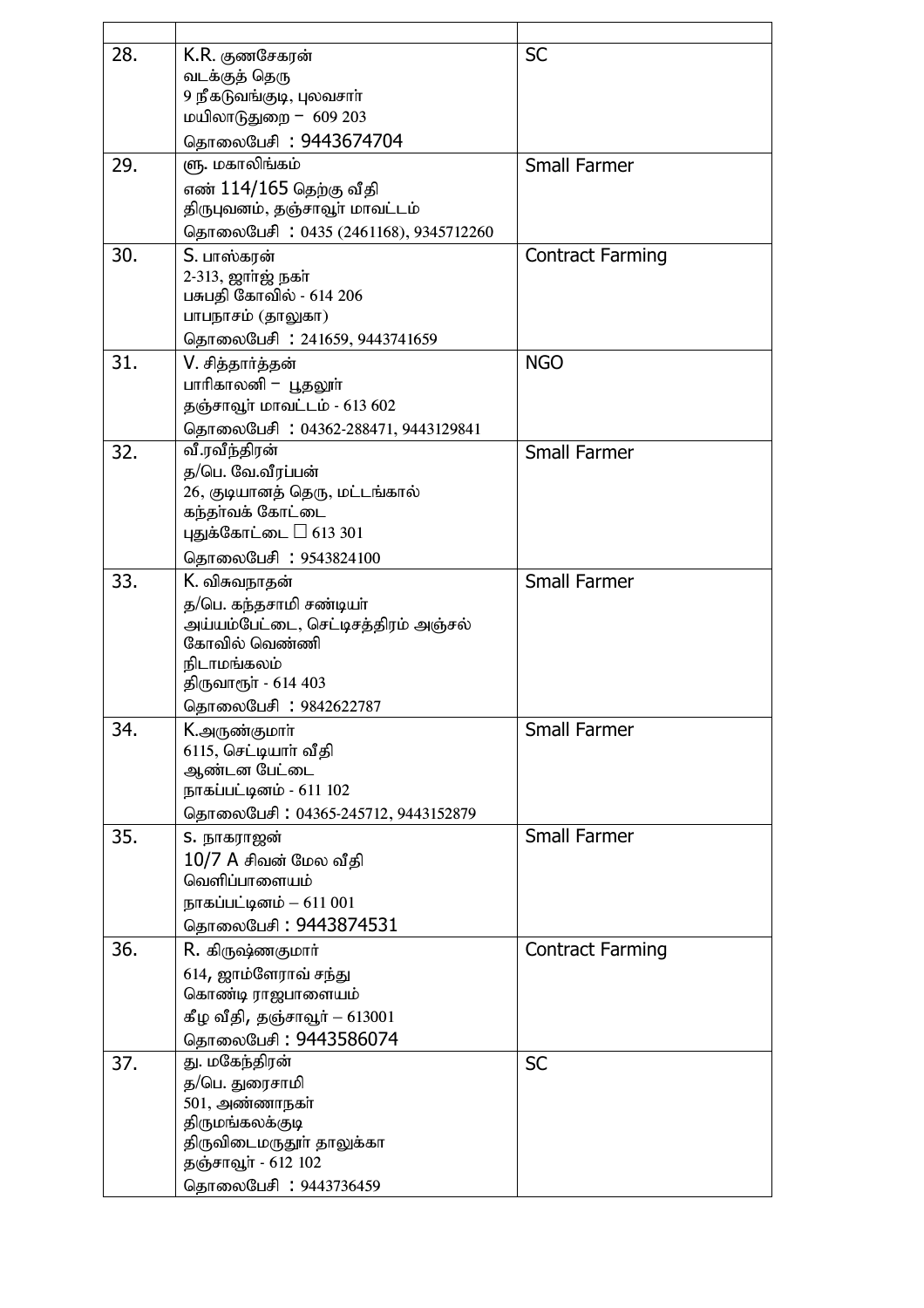| 38. | ளு. லீலாவதி                                     | Woman               |
|-----|-------------------------------------------------|---------------------|
|     | W/o. P. முருகானந்தம், DTC                       |                     |
|     | 23 A கற்பக வினாயகா் இல்லம் நடுத்தெரு            |                     |
|     | மன்னாா்புரம், திருச்சி — 20                     |                     |
|     | தொலைபேசி: 9443082242                            |                     |
| 39. | <b>K.S. G</b> சகர்                              | <b>Small Farmer</b> |
|     |                                                 |                     |
|     | $D.No. 9,$ ஓம் சக்தி நகர்,                      |                     |
|     | தேவனூர் சாலை,                                   |                     |
|     | வரிச்சிக்குடி(North),                           |                     |
|     | காரைக்கால் மாவட்டம் - 609 609.<br>பாண்டிச்சேரி. |                     |
|     |                                                 |                     |
|     | தொலைபேசி : 9443643601                           |                     |
|     |                                                 |                     |
|     |                                                 |                     |
|     | <b>KVK, Tindivanam</b>                          |                     |
| 40. | $A.N.$ உமா                                      | Woman               |
|     | ஏண் 23/10 அன்பகம்                               |                     |
|     | முதல்மாடி, 13வது குறுக்குத்தெரு,                |                     |
|     | நீயூகாலனி                                       |                     |
|     | குரோம்பேட்டை, சென்னை                            |                     |
|     | தொலைபேசி: 9381521186, 9566211965                |                     |
| 41. | B.N. ரங்கநாதன்                                  | <b>Small Farmer</b> |
|     | No1, பாட்டை தெரு                                |                     |
|     | பூதூர் (village & Po),ஊசூர்,                    |                     |
|     | வேலூர் (tk),வேலூர் மாவட்டம் - 632 105           |                     |
|     | தொலைபேசி: 8015315705, 9791175041.               |                     |
| 42. | ரா. ஸ்ரீவித்யா                                  | Woman               |
|     | 329/269 சிவன்கோயில் தெரு                        |                     |
|     | பாலவேடு பேட்டை போஸ்ட்                           |                     |
|     | ஆவடி <u>ஐ.ஏ்.்ப</u> ,சென்னை - 600 055           |                     |
|     | தொலைபேசி - 9445263208                           |                     |
| 43. | க.இரத்தினராஜசிங்கம்                             | <b>NGO</b>          |
|     | ஈழ ஏதிலியா் மறுவாழ்வுக்கழகம்                    |                     |
|     | இல.31, 2வது மாடி முதல்தெரு                      |                     |
|     | சேட்காலனி, சென்னை<br>600 008                    |                     |
|     | தொலைபேசி: 04428193063,9884000413                |                     |
| 44. | நடேசலிங்கம்                                     | <b>NGO</b>          |
|     | இல. 31, உம்மாடி                                 |                     |
|     | 1வது தெரு, சேட்குடியிருப்பு                     |                     |
|     | எழும்பூா், சென்னை<br>600 008                    |                     |
|     | தொலைபேசி: 044-28193063, 9940425344              |                     |
| 45. | கு.சோமு                                         | <b>Small Farmer</b> |
|     | த/பெ குப்புசாமி                                 |                     |
|     | சீனுவாசபுரம்,குமளம்,                            |                     |
|     | வழி-பள்ளிநேவியனூர்-605107. விழுப்புரம்-         |                     |
|     | வட்டம் & மாவட்டம்                               |                     |
| 46. | R. Anbazhagan                                   | <b>ST</b>           |
|     | S/o. R. Radhakrishnan                           |                     |
|     | 238/3, Type II Quarters                         |                     |
|     | <b>Block 5, Neyveli Township</b>                |                     |
|     | Cuddalore 607 203                               |                     |
|     | Ph. No. 9524362221                              |                     |
|     |                                                 |                     |
|     |                                                 |                     |
|     |                                                 |                     |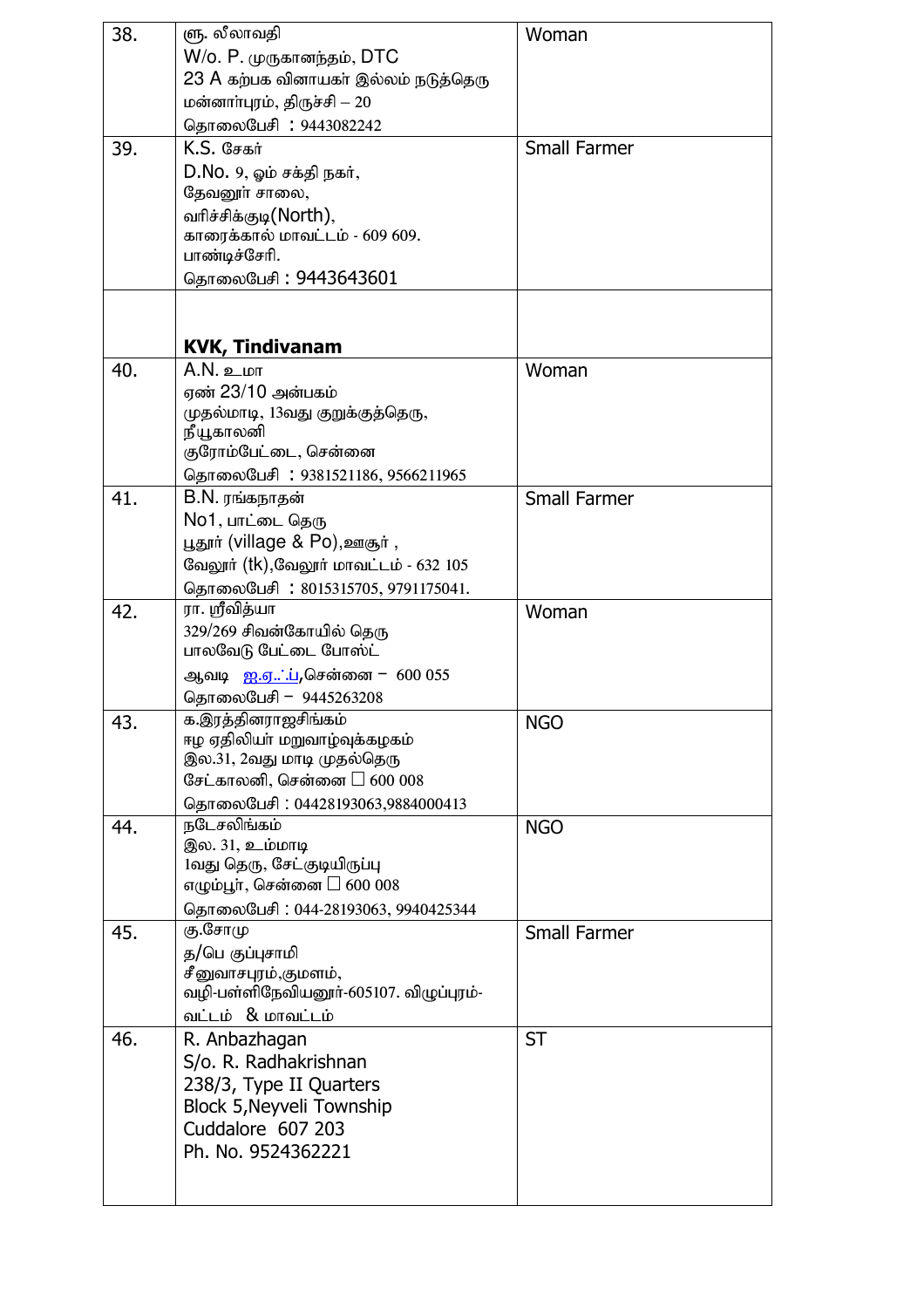| 47. | R. கொளஞ்சி                                 | Labour & SC         |
|-----|--------------------------------------------|---------------------|
|     | உத்திரக்குடி, தெற்குதெரு                   |                     |
|     | அங்கராயநல்லூா் அஞ்சல்                      |                     |
|     | செயங்கொண்டம்                               |                     |
|     | அரியலூா் - 621 802                         |                     |
|     | தொலைபேசி: 04331-321104, 93444-66624        |                     |
| 48. | சி.ரங்கராஜீ                                | <b>Small Farmer</b> |
|     | No. 601, கிழக்கு மருதூா் அஞ்சல்            |                     |
|     | திருநாவலூா் வழி,உளுந்தூா் பேட்டை           |                     |
|     | வட்டம்                                     |                     |
|     | விழுப்புரம் மாவட்டம் - 607 204             |                     |
|     | தொலைபேசி: 9443623475                       |                     |
|     |                                            |                     |
| 49. | J.Gajavarathan                             | <b>Small Farmer</b> |
|     | S/o. P.Jayaraman                           |                     |
|     | No.65, South Street                        |                     |
|     | Kuruvinatham Post                          |                     |
|     | <b>Bohoor Commune</b>                      |                     |
|     | Pondicherry $-607402$                      |                     |
|     | Ph.No.9677599028                           |                     |
|     | 0413-2634428                               |                     |
| 50. | க. ஜெயமலா்                                 | Woman               |
|     | S/o. C. கருத்த பாண்டியன்                   |                     |
|     |                                            |                     |
|     | 3B, ஜோதி நகா், 4வது தெரு, அன்னூா்          |                     |
|     | சென்னை - 600 109                           |                     |
|     | தொலைபேசி: 9840347746 9840177293            |                     |
|     |                                            |                     |
| 51. | தட்சிணாமூா்த்தி                            | <b>SC</b>           |
|     | த/பெ. எட்டியான்                            |                     |
|     |                                            |                     |
|     | எண் : 12, நடுத்தெரு,தேத்தாம்பாக்கம்,       |                     |
|     | சுத்துக்கேணி (அஞ்சல்),புதுச்சேரி - 605 502 |                     |
|     | தொலைபேசி: 9585931991, 0413-2674637         |                     |
| 52. | P.சுமதி                                    | Woman               |
|     | W/o. R. அன்பரசன்                           |                     |
|     | 20A, டைப் I, குடியிருப்பு                  |                     |
|     | வட்டம் - 19, நெய்வேலி - 607 803            |                     |
|     | கடலூா்                                     |                     |
|     | தொலைபேசி: 9842034489                       |                     |
| 53. | பா. சுசீலா                                 | Woman               |
|     | த/பெ. பாலசுப்ரமணியன்                       |                     |
|     | C8. 93, கேந்திரிய விஹார்                   |                     |
|     | வேலப்பள் சாவடி, திருவேற்காடு அஞ்சல்        |                     |
|     | பூந்தமல்லி நெடுஞ்சாலை,                     |                     |
|     | சென்னை - 600077                            |                     |
|     | தொலைபேசி: 9994427433                       |                     |
| 54. | ஞ. ராஜாராம்                                | <b>Small Farmer</b> |
|     | ளு/டி. ஆ. பத்மநாபநாயுடு                    |                     |
|     | 37, பஜனை கோவில் தெரு                       |                     |
|     | நூத்தஞ்சேரி கிராமம்                        |                     |
|     | மாடம்பாக்கம் அஞ்சல்                        |                     |
|     | சென்னை - 600 126                           |                     |
|     | தொலைபேசி : 9940512529                      |                     |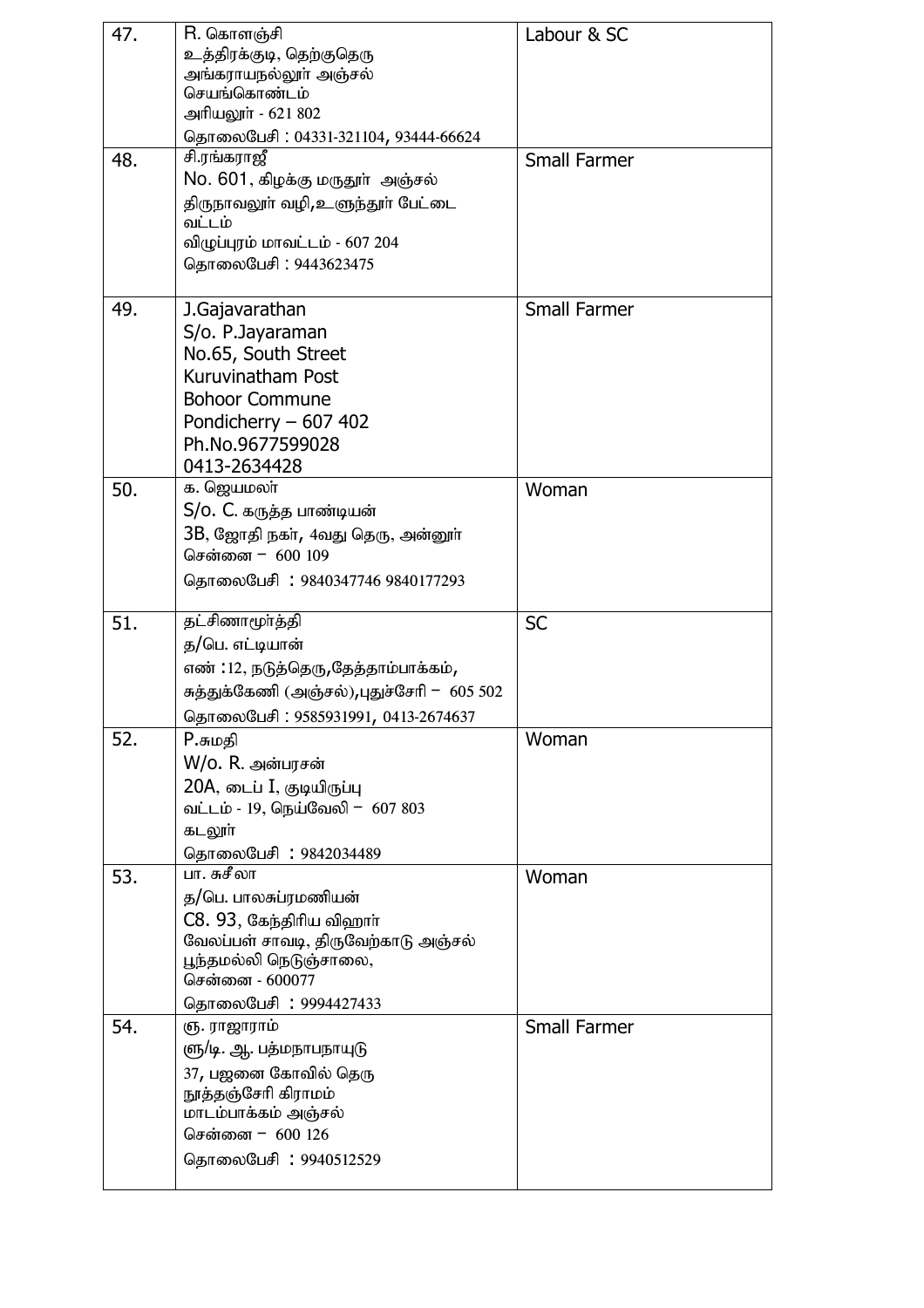| 55. | E. பாலசுப்ரமணியம்<br>41-128 F/8 VOC நகர்<br>A.G.சாத் முன்புறம் 3வது தெரு<br>கள்ளக்குறிச்சி<br>606 213                   | <b>Small Farmer</b> |
|-----|-------------------------------------------------------------------------------------------------------------------------|---------------------|
|     | தொலைபேசி 948691901                                                                                                      |                     |
| 56. | A. தஸ்தகீா                                                                                                              | <b>Small Farmer</b> |
|     | த/பெ. சையத் அப்பாஸ்                                                                                                     |                     |
|     | 1/156- மலை மஞ்சனூர் அஞ்சல்                                                                                              |                     |
|     | தண்டராம்பட்டு                                                                                                           |                     |
|     | திருவண்ணாமலை - 606 708                                                                                                  |                     |
|     | தொலைபேசி: 9442730626                                                                                                    |                     |
|     | KVK, Sandhiyur (2010-11)                                                                                                |                     |
| 57. | K.வரதராஜன்<br>11013/32G - இராகவேந்திர தெரு<br>காண்வென்ட் ரோடு, மிட்டாபுதூா்<br>சேலம் - 636 016                          | <b>ST</b>           |
|     | தொலைபேசி: 9443670342                                                                                                    |                     |
| 58. | M. மாதேஸ்வா் பாபு<br>No.9 புதுத்தெரு<br>மல்லூா், சேலம் - 636 203                                                        | <b>Small Farmer</b> |
|     | தொலைபேசி: 0427(2422267), 3525994433                                                                                     |                     |
| 59. | M.S. சரவணன்<br>8/93A, கோழிப்பண்ணை தோட்டம்<br>முத்தண்ணம்பாளையம் S. பாப்பாரப்பட்டி<br>சேலம் - 637 501                     | <b>Small Farmer</b> |
|     | தொலைபேசி : 9842752566                                                                                                   |                     |
| 60. | <b>A.</b> மோகன்<br>கொல்லபாளையன் பேரி ஏரி கோடி<br>தனிஷபேட் ஓமலூா், சேலம் - 636 354<br>தொலைபேசி<br>9787701717             | <b>Small Farmer</b> |
| 61. | S. Saraswathi,<br>Door.No. 4, Near M.D.S. Nagar,<br>Uma Nagar, Sarada college road,<br>Salem.<br>Ph: 9444218625         | Woman               |
| 62. | S. பாலாஜி<br>1-3-32/ B, எடப்பாடி ரோடு<br>கொங்கணாபுரம் - 637 102<br>தொலைபேசி: 04283-265222, 9442229322                   | <b>Small Farmer</b> |
| 63. | K.இராதாகிருஷ்ணன்<br>ஏரிக்காடு, பால்காரா் தோட்டம்<br>நாழிக்கல் பட்டி, சேலம் - 636201<br>தொலைபேசி: 9443714965             | <b>Small Farmer</b> |
| 64. | <b>A.மணிவாசகம்</b><br>85-1, போண்டு நகா்<br>மணியன்னூா்<br>சேலம் - 636 010<br>தொலைபேசி : 9629970971                       | <b>SC</b>           |
| 65. | S. கனகரத்தினம்<br>அம்மன் அக்ரோ சாவீஸ்<br>3/2, திருமலைகிரி<br>சேலம் - 636 307<br>தொலைபேசி : 9842996013, 0427-<br>2481313 | <b>Small Farmer</b> |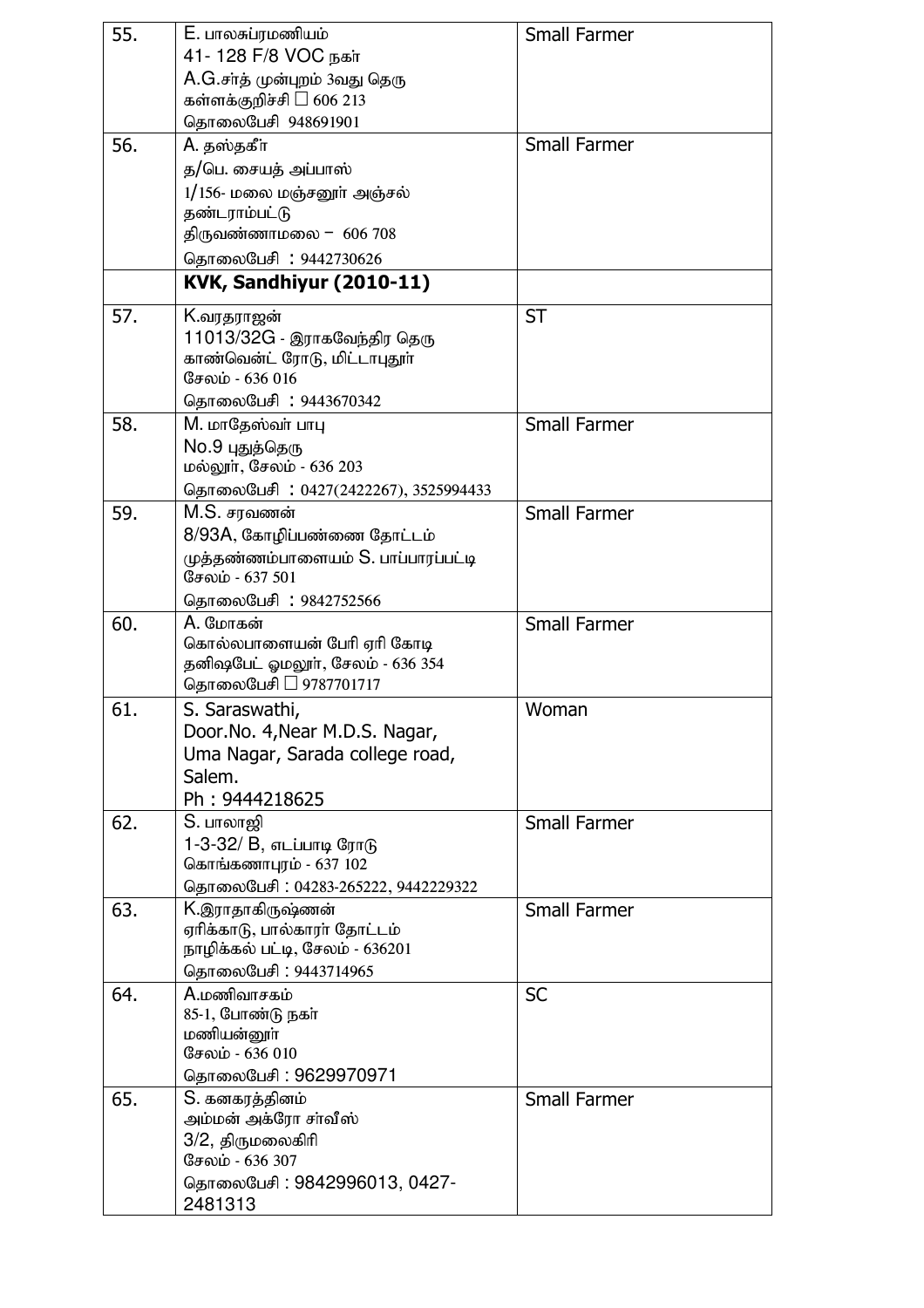| 66. | F. தாமஸ் சகாய ராஜ்<br>M/S. பாரதி ஏஜென்ஸ் | Labour                  |
|-----|------------------------------------------|-------------------------|
|     | 104, பெரிய மாரியம்மன் கோவில் தெரு        |                         |
|     | கண்ணங்குறிச்சி, சேலம் - 636 008          |                         |
|     | தொலைபேசி :99425-43795                    |                         |
| 67. | G. செல்வமணி                              | <b>Small Farmer</b>     |
|     | 3/58, வேட்டைக்காரன் புதூா்               |                         |
|     | நாசிக்கல் பட்டி<br>சேலம் - 636 201       |                         |
|     | தொலைபேசி: 9786685550                     |                         |
| 68. | த. விஜயகுமாா்                            | <b>Small Farmer</b>     |
|     | 11/5-13 A Sri Suriya Electricals         |                         |
|     | Mettur Main Road                         |                         |
|     | Macheri - 636 453                        |                         |
| 69. | தொலைபேசி 9952137736<br>எம். சரவணன்       | <b>Small Farmer</b>     |
|     | த/பெ. மதுரமுத்துப்பிள்ளை                 |                         |
|     | பரிகம், சுடுத்தவாய்நத்தம் அஞ்சல்         |                         |
|     | கள்ளகுறிச்சி                             |                         |
|     | விழுப்புரம் - 606 207                    |                         |
|     | தொலைபேசி : 9488787927<br>04151-231007    |                         |
| 70. | M.Ramaraj                                | <b>ST</b>               |
|     | S/o. Muthuswamy                          |                         |
|     | 4/9, K.M. Nagar, Ayodhyapattanam         |                         |
|     | Salem $-636$ 103                         |                         |
|     | தொலைபேசி: 9443766762, 9659919189         |                         |
| 71. | K. சண்முகம்                              | <b>Small Farmer</b>     |
|     | த/பெ. கந்தசாமி கவுண்டா்                  |                         |
|     | 3/154, சந்தோஷ் தோட்டம்<br>காமக்காபாளையம் |                         |
|     | ஆத்தூா், சேலம் - 636 112                 |                         |
|     | தொலைபேசி: 9894664691, 7871534334         |                         |
| 72. | P. சிவராமன்                              | <b>Small Farmer</b>     |
|     | S/0 பெரியண்ண கவுண்டர்                    |                         |
|     | கோபிநாதபுரம்                             |                         |
|     | வெள்ளாளப்பட்டி (Po)                      |                         |
|     | கருப்பூர் – (via) சேலம் மாவட்டம்         |                         |
|     | தொலைபேசி: 9443165429                     |                         |
| 73. | K. விஜயகுமார்                            | <b>Small Farmer</b>     |
|     | S/o K. கந்தசாமி                          |                         |
|     | 62, C, தெற்கு திருமலைகிளி                |                         |
|     | காளப்பநாயக்கன் பட்டி (Po)                |                         |
|     | நாமக்கல் (Tk) Dt – 637404                |                         |
| 74. | தொலைபேசி: 9842081234                     | <b>Contract Farming</b> |
|     | S. பாலமுருகன்<br>த/பெ. R. சுப்ரமணியன்    |                         |
|     | C/o. வரதராஜபுரம் PACS                    |                         |
|     | திருநாராயணபுரம், தொட்டியம்               |                         |
|     | திருச்சிராப்பள்ளி - $621203$             |                         |
|     | தொலைபேசி: 9994915352 & 04326-254460      |                         |
|     |                                          |                         |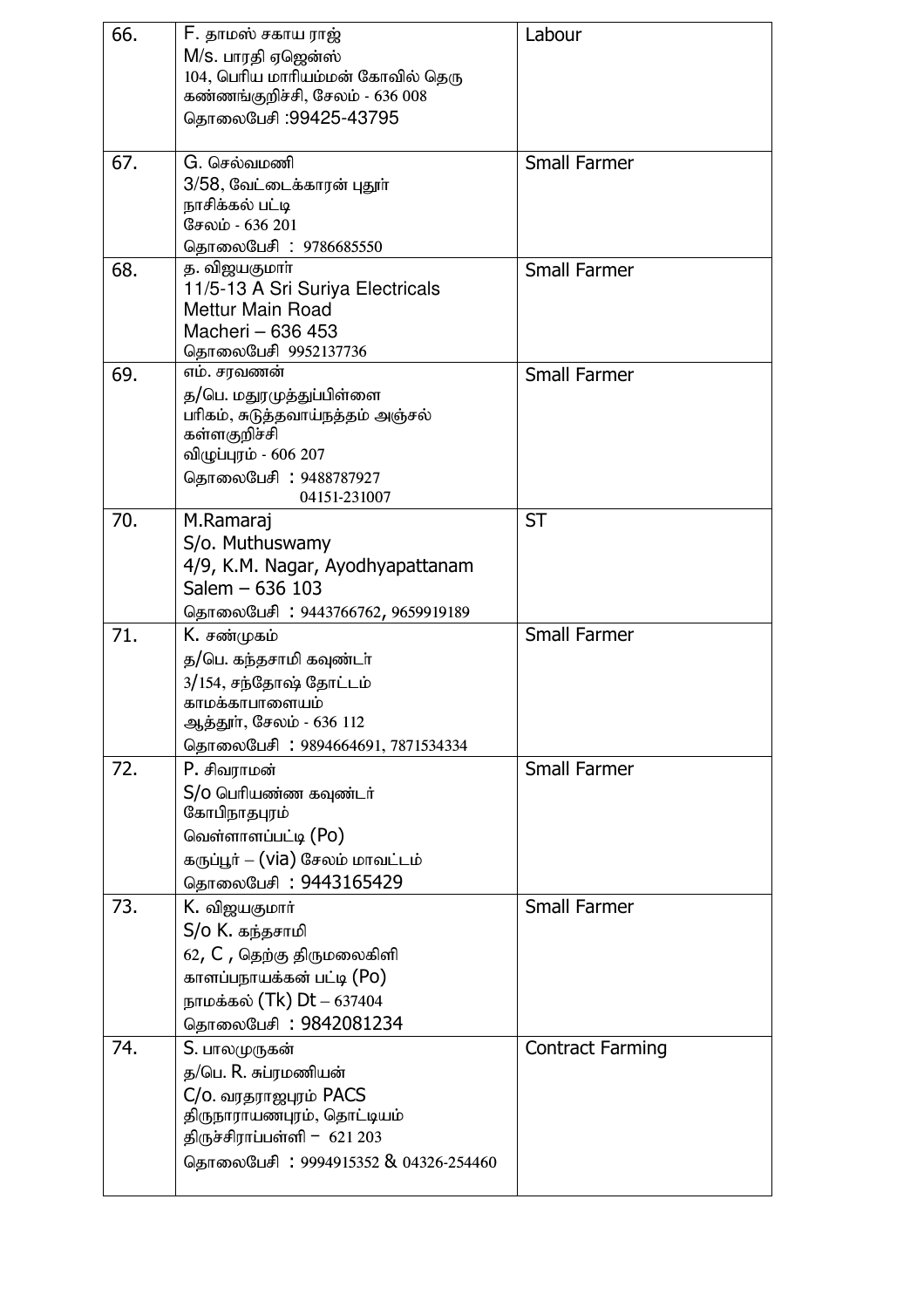| 75. | A.மகேஷ்வரன்<br>S/o P. ஆறுமுகம்<br>திப்பிரமகாதேவி காட்டு புது வலையப்பட்டி<br>(Po)<br>நாமக்கல் – 63700                                                                                    | <b>Small Farmer</b>     |
|-----|-----------------------------------------------------------------------------------------------------------------------------------------------------------------------------------------|-------------------------|
|     | தொலைபேசி : 9843665226<br>DODL, Coimbatore (2010-11)                                                                                                                                     |                         |
|     |                                                                                                                                                                                         |                         |
| 76. | Anbu Suntharanantham Swamikal, A.<br>S/o. Arumugam<br><b>Tamil illam</b><br>7, Paari Nagar, 5 <sup>th</sup> Kurukkuth theru,<br>Idaiyarpaalaym, Coimbatore - 641 025<br>Ph: 99446 91181 | <b>NGO</b>              |
| 77. | Baskar, A.<br>S/o. Ammapatti<br>Lakshmipuram<br>Palani<br>Dindigul District                                                                                                             | <b>SC</b>               |
| 78. | Gunasekaran, S.<br>S/o. Sampath<br>105, Mettu theru<br>Tirukalkundram<br>Kancheepuram - 603109                                                                                          | <b>NGO</b>              |
| 79. | Iyyappan, S.<br>S/o. K. Subbiah Pillai<br>C/o. Sithanatha Textiles Pvt. Ltd.,<br>S. F. No. 139/4, Salapalayam<br>Pungampadi Post, Perunthurai<br>Erode - 638112                         | <b>Contract Farming</b> |
| 80. | Jeyabal, C<br>S/o. Chiniya Gounder<br>Bodithimman Palayam<br>Kuppepalayam Post<br><b>SS Kulam Via</b><br>Coimbatore - 641107                                                            | <b>Small Farmer</b>     |
| 81. | Chinnadurai, A<br>S/o. Arumugam<br>13, 3rd Street, 4th Cross Cut Road<br>Selva Nagar, Ponnagar(Po), Trichy -<br>620001                                                                  | <b>NGO</b>              |
| 82. | Geetha Harirajan<br>W/o. CM Harirajan<br>16/9, Vivekanandar Street<br>Mahalingapuram<br>Pollachi - 642002                                                                               | Woman                   |
| 83. | Loganathan, K.A.<br>S/o. Arumugam<br>19 A, Amman Kovil Thottam<br>Kalingam (Post)<br>Gobi - 638453                                                                                      | <b>Small Farmer</b>     |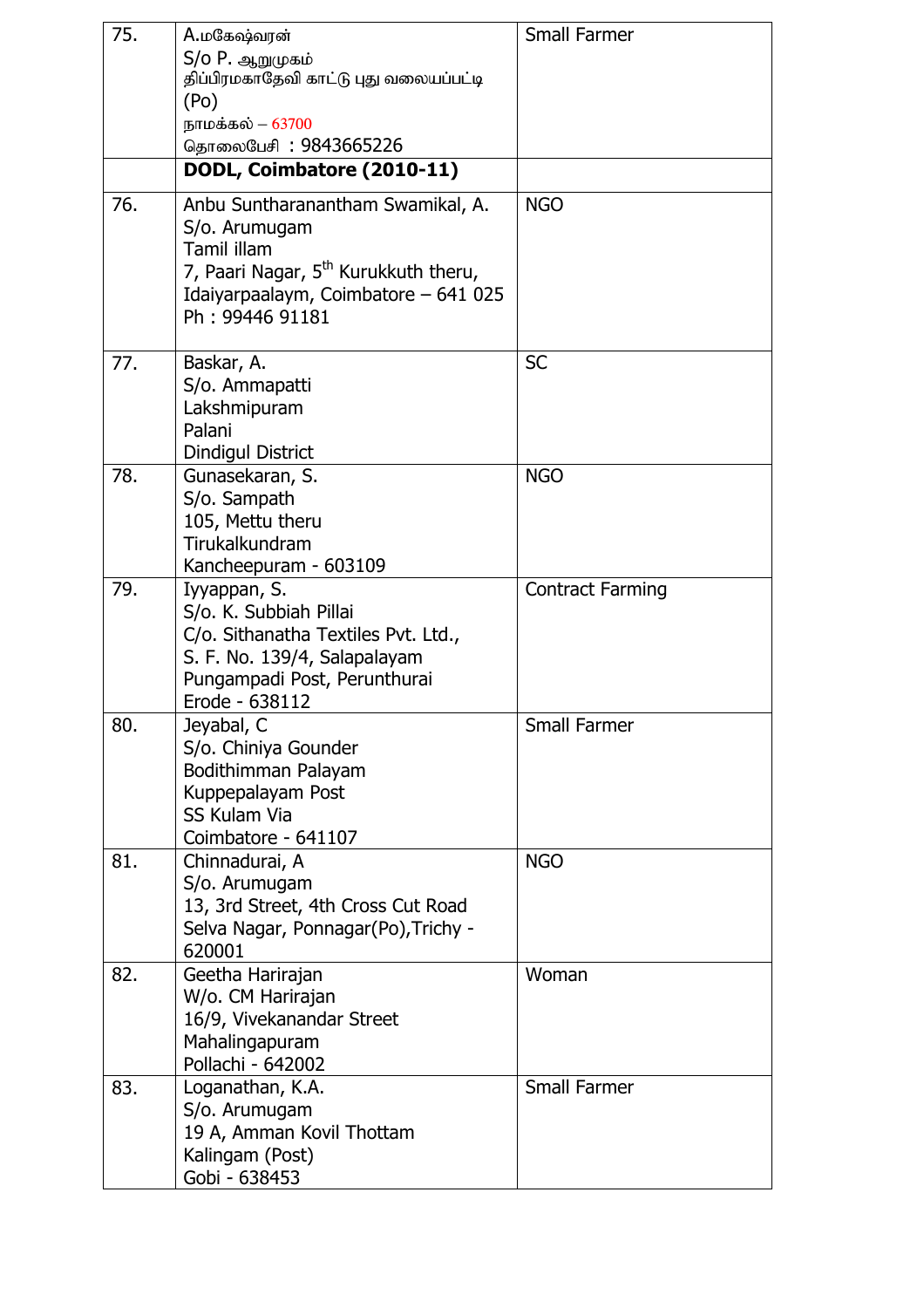| 84. | Mahalingam, K.                   | <b>Small Farmer</b>     |
|-----|----------------------------------|-------------------------|
|     | S/o. V. Krishna Gouder           |                         |
|     | 5/521 I, Rajiv Gandhi Nagar      |                         |
|     | Iyyampalayam Backside            |                         |
|     | Mettupalayam - 641301            |                         |
| 85. | Maragatham, A.                   | Woman                   |
|     | D/o. Arumugam                    |                         |
|     | KSNM Marketing,                  |                         |
|     | Green Home Via, Vadavalli,       |                         |
|     | Thondamuthur Road,               |                         |
|     | Onapalayam, Coimbatore - 641109  |                         |
|     | Ph No: 93458 33690               |                         |
| 86. | Pugalendhi, K.                   | <b>NGO</b>              |
|     | S/o. N. Kumarasamy               |                         |
|     | <b>Agri Foundation</b>           |                         |
|     | 178, 11th Main, 5th Cross        |                         |
|     | Saraswathipuram                  |                         |
|     | Mysore - 570009                  |                         |
| 87. | Mohan Bagavathy Subramaniyam, P. | <b>Small Farmer</b>     |
|     | S/o. Periyasamy                  |                         |
|     | 371, Thiruvalluvar Nagar         |                         |
|     | Kallipatti(PO)                   |                         |
|     | Gopi-638505                      |                         |
|     | Erode (Dt)                       |                         |
| 88. | Ravisankar, Pa                   | <b>Contract Farming</b> |
|     | S/o K.M.Parasuraman              |                         |
|     | 5/798 Chamraj Nagar Road         |                         |
|     | Thalavadi - 638461               |                         |
|     | Sathyamangalam Tk                |                         |
|     | Erode - 638461                   |                         |
| 89. | Rose Anitha, K.P.                | Woman                   |
|     | W/o. K. Krishnamurthy            |                         |
|     | Nochikuttai Village              |                         |
|     | <b>Thalanatham Post</b>          |                         |
|     | Pappiredipatti (Tk)              |                         |
|     | Dharmapuri - 635302              |                         |
| 90. | Sarasu, R.                       | Woman                   |
|     | W/o. E. Muthusamy                |                         |
|     | 1270, Kalingarayan Palayam       |                         |
|     | Bhavani - 638301                 |                         |
|     | <b>Erode District</b>            |                         |
| 91. | Radhakrishnan, L.                | <b>Small Farmer</b>     |
|     | S/o. Lakshmanan                  |                         |
|     | C/o. K. Thirukumaran             |                         |
|     | 10, Bharathi Nagar               |                         |
|     | Annamalai Post                   |                         |
|     | Pollachi - 642004                |                         |
| 92. | Ramesh, M.                       | <b>Contract Farming</b> |
|     | S/o. R. Marappan                 |                         |
|     | 5/799, C H Nagar Road            |                         |
|     | Thalavadi - 638461               |                         |
|     | <b>Erode District</b>            |                         |
|     |                                  |                         |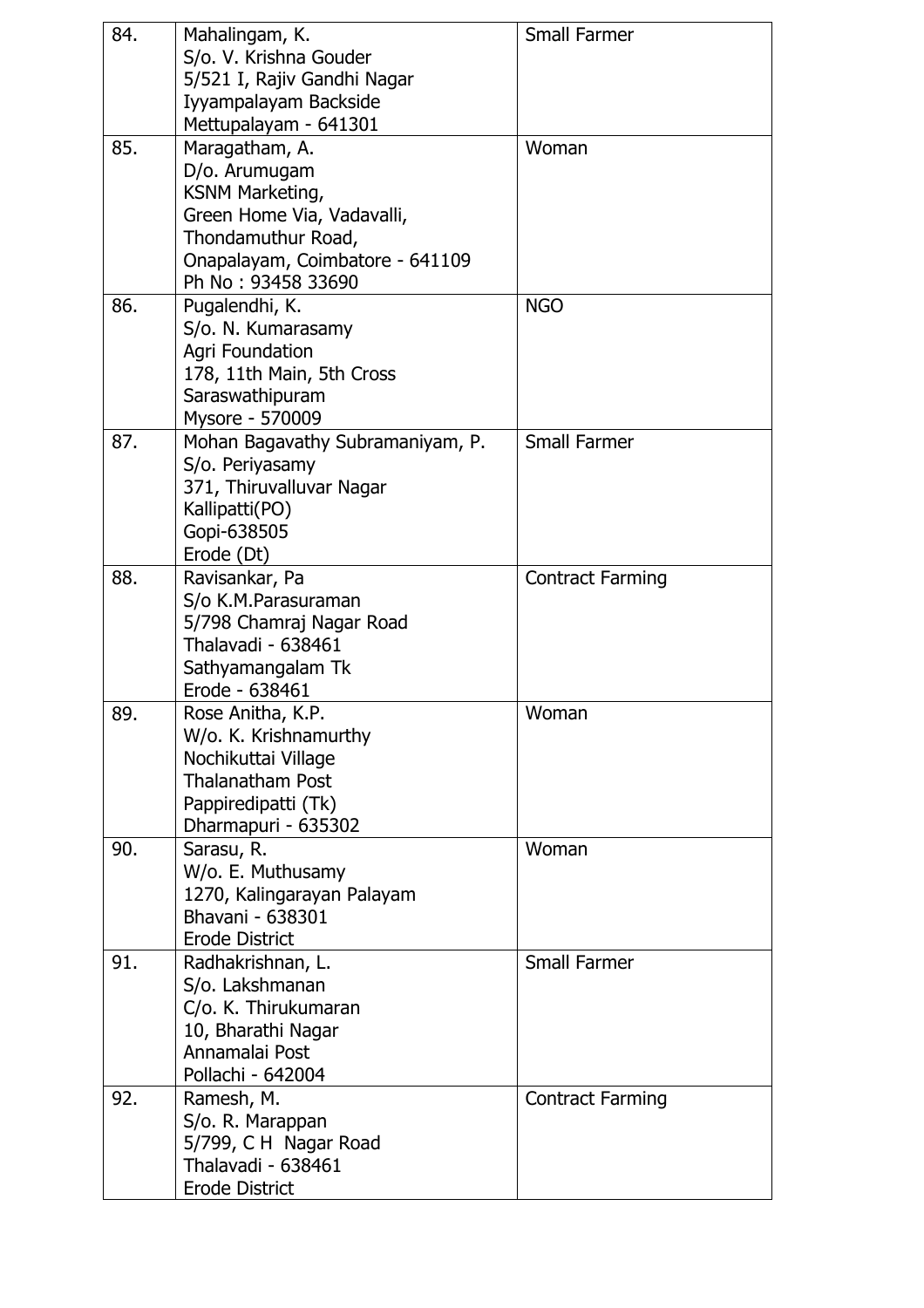| 93.  | Selvarehai, N.                  | <b>SC</b>           |
|------|---------------------------------|---------------------|
|      | S/o. S. Natesan                 |                     |
|      | No. 178, First Floor            |                     |
|      | 11th Main, 5th Cross            |                     |
|      | Saraswathipuram                 |                     |
|      | Mysore - 570009                 |                     |
| 94.  | Sathya Praba, K.                | Woman               |
|      | D/o. Krishnaraj                 |                     |
|      | Site No. 67, Sarvalakshmi Illam |                     |
|      | Selvam Housing                  |                     |
|      | Gandhi Nagar                    |                     |
|      | Udumalpet - 642154              |                     |
| 95.  | Sirajthin, K.                   | <b>Small Farmer</b> |
|      | S/o. Syed Gudu Saibu            |                     |
|      | Pudhuvannagakappadi             |                     |
|      | Elavanasur Kottai Post          |                     |
|      | <b>Ulunthurpet Taluk</b>        |                     |
|      | Villupuram - 607202             |                     |
| 96.  | Soloman Dayanithi, D.           | <b>NGO</b>          |
|      | S/o. KV Devaraj                 |                     |
|      | No. 142, Periyar Nagar          |                     |
|      | Ranipettai                      |                     |
|      | Vellore - 632402                |                     |
| 97.  | Singaravelu, K.                 | <b>SC</b>           |
|      | S/o. R. Kuppusamy               |                     |
|      | 19-1, Muthukumarasamy Layout    |                     |
|      | Robertson Road                  |                     |
|      | R.S. Puram                      |                     |
|      |                                 |                     |
|      | Coimbatore - 641002             | <b>Small Farmer</b> |
| 98.  | Thirukumaran, A.N.              |                     |
|      | S/o. A. Nanjaiyan               |                     |
|      | 11/49 A, 1st Street             |                     |
|      | <b>VOC Nagar</b>                |                     |
|      | Sirumugai - 641302              |                     |
| 99.  | Sugesh, S.                      | <b>Small Farmer</b> |
|      | S/o. N. Subbiyan                |                     |
|      | 91/138, Malliyampatti           |                     |
|      | Panaiyampalli                   |                     |
|      | P. Puliampatti (Post)           |                     |
|      | Sathy T.K - 638459              |                     |
| 100. | Tamilarasi, K.                  | Woman               |
|      | W/o. M.Kandasamy                |                     |
|      | 176, Kamarajapuram North        |                     |
|      | Karur - 639002                  |                     |
| 101. | Varadharaj.K                    | <b>NGO</b>          |
|      | S/o K. Kandasamy                |                     |
|      | 23, Mahatma Gandhi Nagar,       |                     |
|      | (Nanda Nagar Near) Singanallur, |                     |
|      | Coimbatore - 641005             |                     |
|      |                                 |                     |
|      |                                 |                     |
|      |                                 |                     |